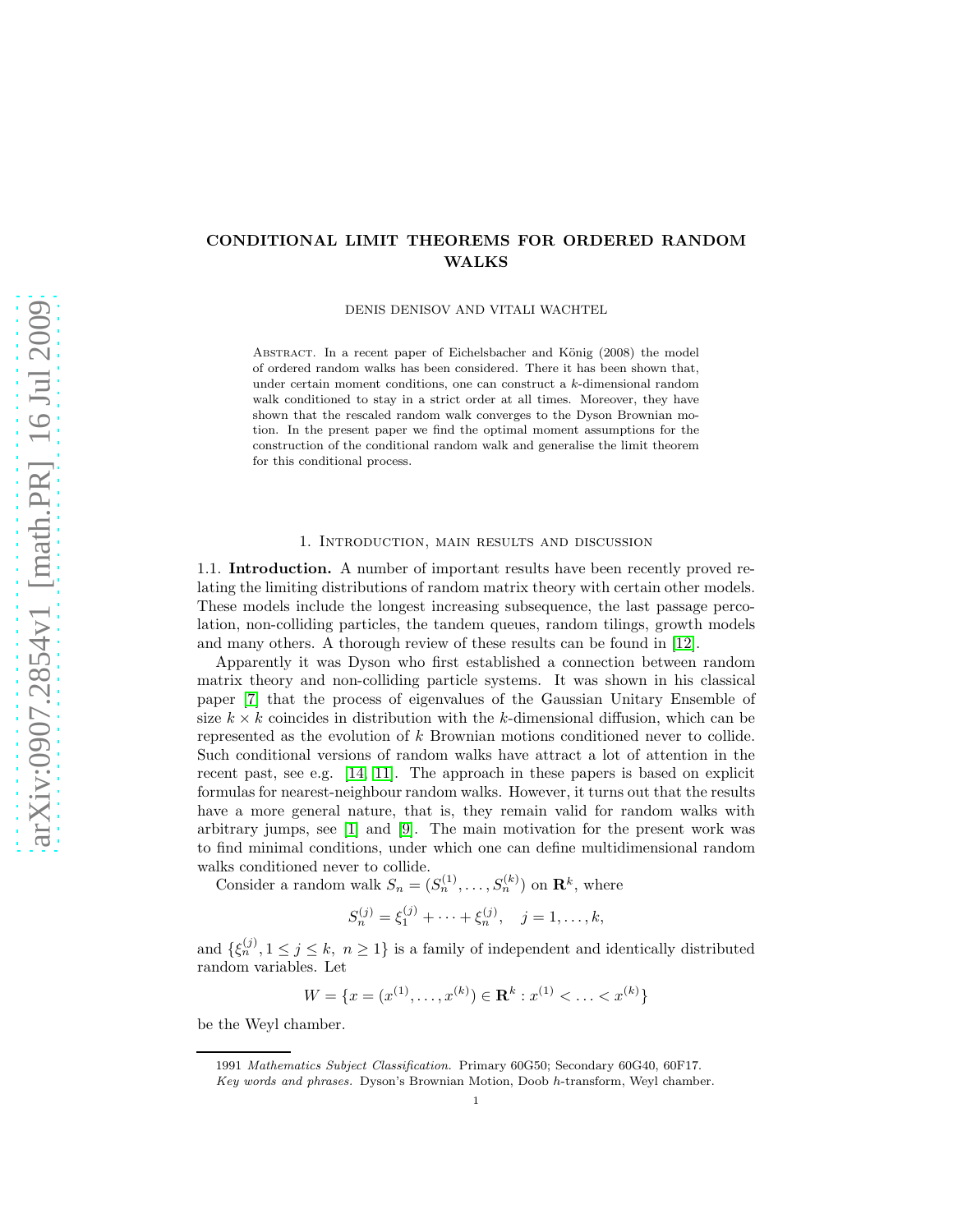In this paper we study the asymptotic behaviour of the random walk  $S_n$  conditioned to stay in W. Let  $\tau_x$  be the exit time from the Weyl chamber of the random walk with starting point  $x \in W$ , that is,

$$
\tau_x = \inf\{n \ge 1 : x + S_n \notin W\}.
$$

One can attribute two different meanings to the words 'random walk conditioned to stay in  $W$ .' On the one hand, the statement could refer to the path  $(S_0, S_1, \ldots, S_n)$  conditioned on  $\{\tau_x > n\}$ . On the other hand, one can construct a new Markov process, which never leaves W. There are two different ways of defining such a conditioned processes. First, one can determine its finite dimensional distributions via the following limit

<span id="page-1-2"></span>
$$
\mathbf{P}_x\left(\widehat{S}_i \in D_i, \, 0 \le i \le n\right) = \lim_{m \to \infty} \mathbf{P}(x + S_i \in D_i, \, 0 \le i \le n | \tau_x > m). \tag{1}
$$

Second, one can use an appropriate Doob  $h$ -transform. If there exists a function  $h$ (which is usually called *invariant function*) such that  $h(x) > 0$  for all  $x \in W$  and

<span id="page-1-0"></span>
$$
\mathbf{E}[h(x+S(1)); \tau_x > 1] = h(x), \quad x \in W,
$$
 (2)

then one can make a change of measure

$$
\widehat{\mathbf{P}}_x^{(h)}(S_n \in dy) = \mathbf{P}(x + S_n \in dy, \tau_x > n) \frac{h(y)}{h(x)}.
$$

As a result, one obtains a random walk  $S_n$  under a new measure  $\widehat{\mathbf{P}}_x^{(h)}$ . This transformed random walk is a Markov chain which lives on the state space W.

To realise the first approach one needs to know the asymptotic behaviour of  $P(\tau_x > n)$ . And for the second approach one has to find a function satisfying [\(2\)](#page-1-0). It turns out that these two problems are closely related to each other: The invariant function reflects the dependence of  $P(\tau_x > n)$  on the starting point x. Then both approaches give the same Markov chain. For one-dimensional random walks conditioned to stay positive it was shown by Bertoin and Doney [\[2\]](#page-25-6). They proved that if the first moment of a random walk is finite, then the function  $V(x)$  =  $x - \mathbf{E}(x + S_{\sigma_x})$  is invariant and that  $\mathbf{P}(\sigma_x > n) \sim CV(x)\mathbf{P}(\sigma_0 > n)$ , where  $\sigma_x = \min\{k \geq 1 : x + S_k \leq 0\}.$  The analogous program for random walks in the Weyl chamber was carried out by Eichelsbacher and König [\[9\]](#page-25-5). If we define the direct analogue of the invariant function used by Bertoin and Doney as follows

<span id="page-1-1"></span>
$$
V(x) = \Delta(x) - \mathbf{E}\Delta(x + S_{\tau_x}),\tag{3}
$$

where  $\Delta(x)$  denotes the Vandermonde determinant, that is,

$$
\Delta(x) = \prod_{1 \le i < j \le k} (x^{(j)} - x^{(i)}), \quad x \in W.
$$

Then it was shown in [\[9\]](#page-25-5) that if  $\mathbf{E}|\xi|^{r_k} < \infty$  with some  $r_k > ck^3$ , then it can be concluded that  $V$  is a finite and strictly positive invariant function. Moreover, the authors determined the behaviour of  $P(\tau_x > n)$  and studied some asymptotic properties of the conditioned random walk. They also posed a question about minimal moment assumptions under which one can construct a conditioned random walk by using  $V$ . In the present paper we answer this question. We prove that the results of [\[9\]](#page-25-5) remain valid under the following conditions:

• Centering assumption: We assume that  $\mathbf{E}\xi = 0$ .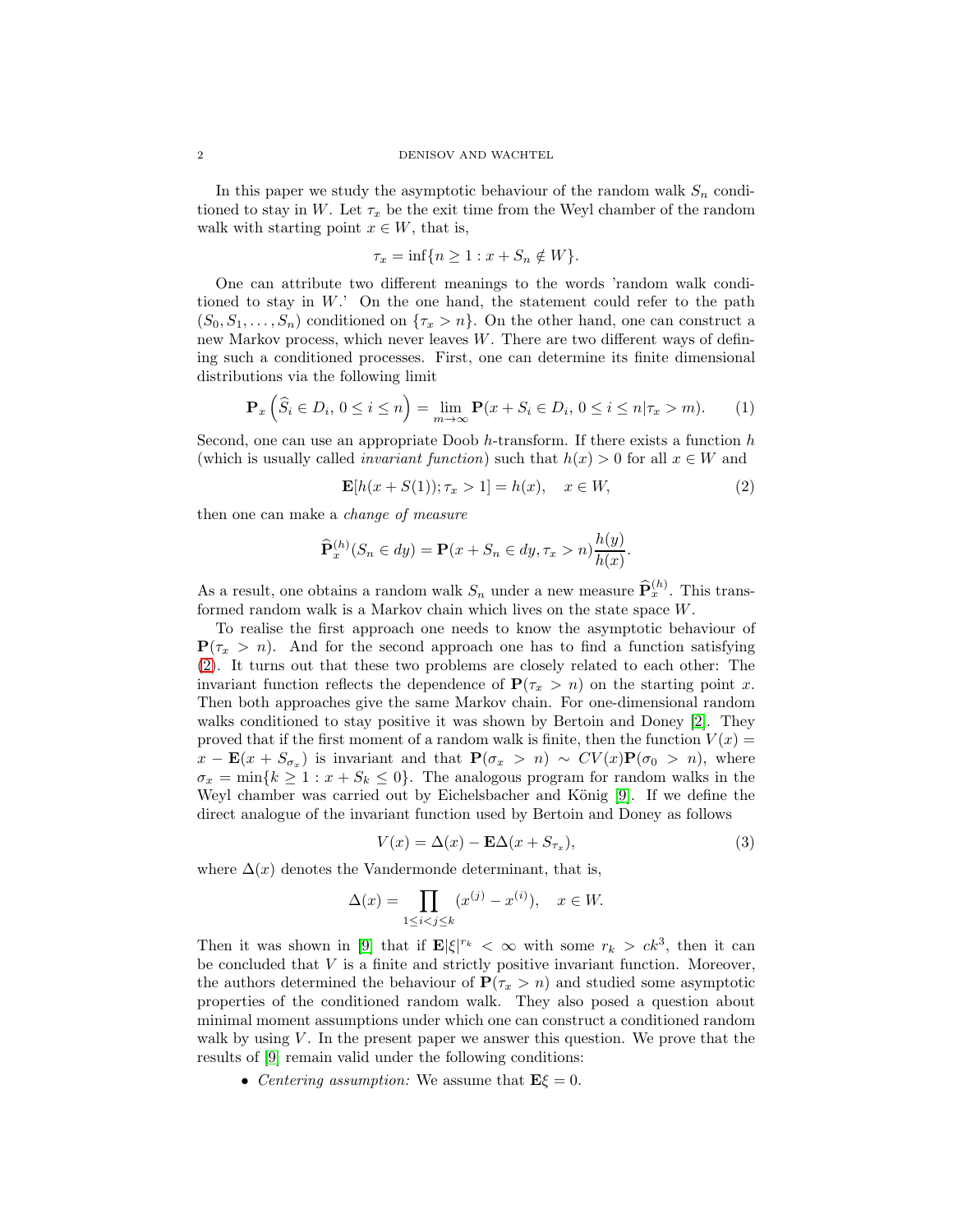• Moment assumption: We assume that  $\mathbf{E}|\xi|^{\alpha} < \infty$  with  $\alpha = k - 1$  if  $k > 3$ and some  $\alpha > 2$  if  $k = 3$ . Furthermore, we shall assume, without loss of generality, that  $\mathbf{E}\xi^2 = 1$ .

It is obvious, that this moment condition is the minimal one for the finiteness of the function V defined by [\(3\)](#page-1-1). Indeed, from the definition of  $\Delta$  it is not difficult to see that the finiteness of the  $(k-1)$ -th moment of  $\xi$  is necessary for the finiteness of  $\Delta(x+S_1)$ . Thus, this moment condition is also necessary for the integrability of  $\Delta(x + S_{\tau_x})$ , which is equivalent to the finiteness of V. In other words, if  $\mathbf{E}|\xi|^{k-1} =$  $\infty$ , then one has to define the invariant function in a different way. Moreover, we give an example, which shows that if the moment assumption does not hold, then  $P(\tau_x > n)$  has a different rate of divergence.

# 1.2. On the tail of  $\tau_x$ . Here is our *main* result:

<span id="page-2-0"></span>**Theorem 1.** Assume that  $k > 3$  and let the centering as well as the moment assumption hold. Then the function  $V$  is finite and strictly positive. Moreover, as  $n \to \infty$ ,

<span id="page-2-2"></span>
$$
\mathbf{P}(\tau_x > n) \sim \varkappa V(x) n^{-k(k-1)/4}, \quad x \in W,\tag{4}
$$

where  $\varkappa$  is an absolute constant.

All the claims in the theorem have been proved in [\[9\]](#page-25-5) under more restrictive assumptions: As we have already mentioned, the authors have assumed that  $\mathbf{E}|\xi|^{r_k} < \infty$  with some  $r_k$  such that  $r_k \ge ck^3$ ,  $c > 0$ . Furthermore, they needed some additional regularity conditions, which ensure the possibility to use an asymptotic expansion in the local central limit theorem. As our result shows, these regularity conditions are superfluous and one needs  $k - 1$  moments only.

Under the condition that  $\xi^{(1)}, \ldots, \xi^{(k)}$  are identically distributed, the centering assumption does not restrict the generality: One has only to change to the random walk  $S_n - nE\xi$ . But if the drifts are allowed to be unequal, then the asymptotic behaviour of  $\tau_x$  and that of the conditioned random walk might be different, see [\[15\]](#page-25-7) for the case of the Brownian motion.

We now turn to the discussion of the moment condition in the theorem. We start with the following example.

**Example 2.** Assume that  $k \geq 4$  and consider the random walk, which satisfies

<span id="page-2-1"></span>
$$
\mathbf{P}(\xi \ge u) \sim u^{-\alpha} \quad \text{as } u \to \infty,
$$
 (5)

with some  $\alpha \in (k-2, k-1)$ . Then,

$$
\mathbf{P}(\tau_x > n) \ge \mathbf{P}\left(\xi_1^{(k)} > n^{1/2+\varepsilon}, \min_{1 \le i \le n} S_i^{(k)} > 0.5n^{1/2+\varepsilon}\right)
$$

$$
\times \mathbf{P}\left(\max_{1 \le i \le n} S_i^{(k-1)} \le 0.5n^{1/2+\varepsilon}, \tilde{\tau}_x > n\right),
$$

where  $\tilde{\tau}_x$  is the time of the first collision in the random walk  $(S_n^{(1)}, \ldots, S_n^{(k-1)})$ . Now, by the Central Limit Theorem,

$$
\mathbf{P}\left(\xi_1^{(k)} > n^{1/2+\epsilon}, \min_{1 \le i \le n} S_i^{(k)} > 0.5n^{1/2+\epsilon}\right)
$$
  
\n
$$
\ge \mathbf{P}\left(\xi_1^{(k)} > n^{1/2+\epsilon}\right) \mathbf{P}\left(\min_{1 \le i \le n} (S_i^{(k)} - \xi_1^{(k)}) > -0.5n^{1/2+\epsilon}\right) \sim n^{-\alpha(1/2+\epsilon)}.
$$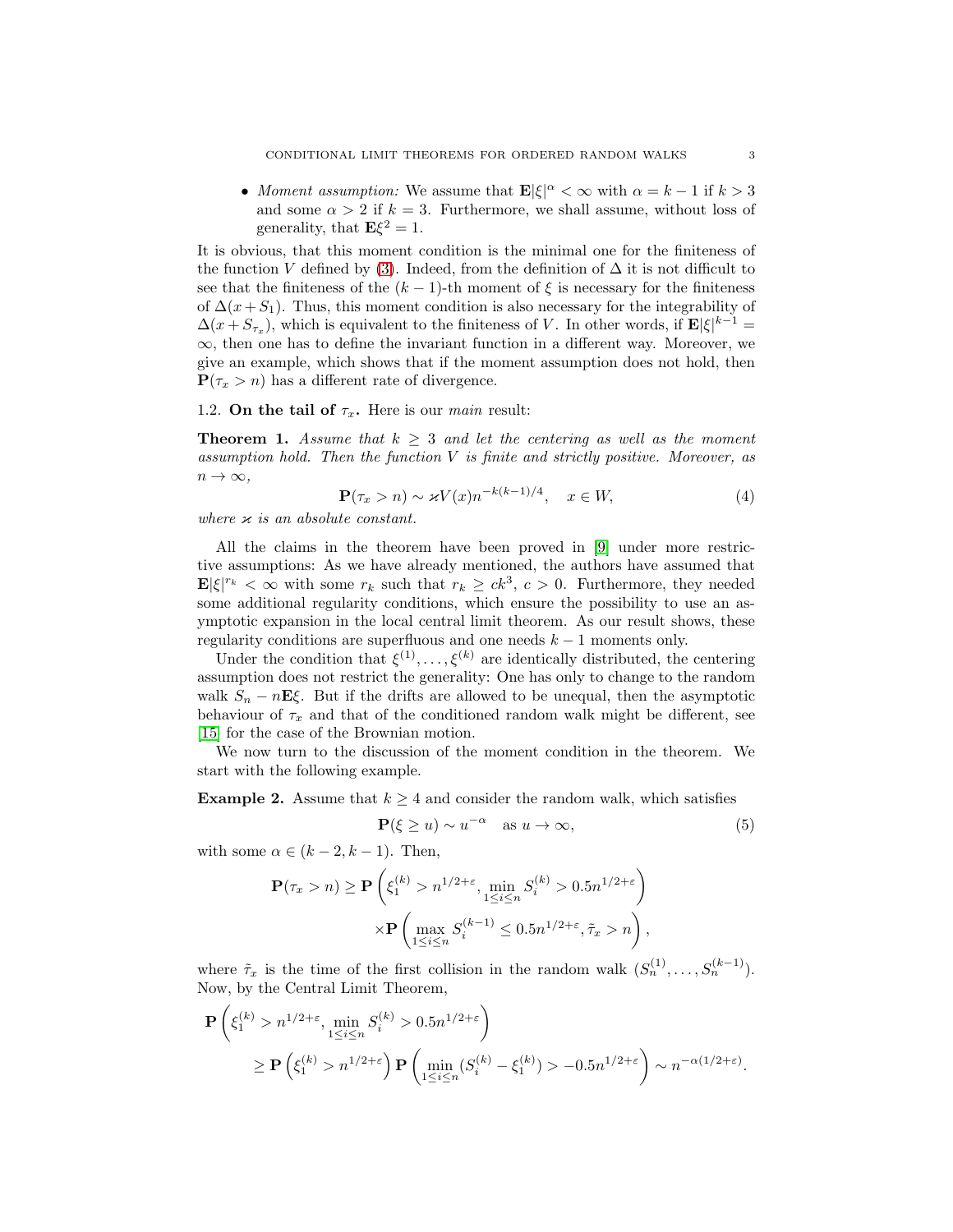The CLT because is applicable due to the condition  $\alpha > k - 2$ , which implies the finiteness of the variance.

For the second term in the product we need to analyse  $(k - 1)$  random walks under the condition  $\mathbf{E} |\xi|^{k-2+\varepsilon} < \infty$ . Using Theorem [1,](#page-2-0) we have

$$
\mathbf{P}(\tilde{\tau}_x > n) \sim \tilde{V}(x) n^{-(k-1)(k-2)/4}.
$$

Since  $S_n$  is of order  $\sqrt{n}$  on the event  $\{\tilde{\tau}_x > n\}$ , we have

$$
\mathbf{P}\left(\max_{1\leq i\leq n}S_i^{(k-1)}\leq 0.5n^{1/2+\varepsilon}, \tilde\tau_x>n\right)\sim\mathbf{P}\left(\tilde\tau_x>n\right)\sim\tilde V(x)n^{-(k-1)(k-2)/4}.
$$

As a result the following estimate holds true for sufficiently small  $\varepsilon$ ,

$$
\mathbf{P}(\tau_x > n) \ge C(x) n^{-(k-1)(k-2)/4} n^{-\alpha(1/2 + \varepsilon)}.
$$

The right hand side of this inequality decreases slower than  $n^{-k(k-1)/4}$  for all sufficiently small  $\varepsilon$ .

Moreover, using the same heuristic arguments, one can find a similar lower bound in case [\(5\)](#page-2-1) holds with  $\alpha \in (k - j - 1, k - j), j \leq k - 3$ :

$$
\mathbf{P}(\tau_x > n) \ge C(x) n^{-(k-j)(k-j-1)/4} n^{-\alpha j(1/2+\varepsilon)}.
$$

We believe that the lower bounds constructed above are quite precise, and we conjecture that

$$
\mathbf{P}(\tau_x > n) \sim U(x) n^{-(k-j)(k-j-1)/4 - \alpha j/2}
$$

in case  $(5)$  holds.

It is clear that  $\mathbf{E}|\xi|^{k-1} < \infty$  is necessary for the finiteness of V. Furthermore, the example shows that this condition is almost necessary for the validity of [\(4\)](#page-2-2): One can not obtain the relation  $P(\tau_x > n) \sim C(x) n^{-k(k-1)/4}$  assuming that  $\mathbf{E} |\xi|^{k-1-\varepsilon}$  $\infty$  with some  $\varepsilon > 0$ .

If we have two random walks, i.e.  $k = 2$ , then  $\tau_x$  is the exit time from  $(0, \infty)$ of the random walk  $Z_n := (x^{(2)} - x^{(1)}) + (S_n^{(2)} - S_n^{(1)})$ . It is well known that, for symmetrically distributed random walks,  $\mathbf{E}Z_{\tau_x} < \infty$  if and only if  $\mathbf{E}(\xi_1^{(2)} - \xi_1^{(1)})^2 <$  $\infty$ . However, the existence of  $\mathbf{E}Z_{\tau_x}$  is not necessary for the relation  $\mathbf{P}(\tau_x > n) \sim$  $C(x)n^{-1/2}$ , which holds for all symmetric random walks. This is contary to the high-dimensional case ( $k \ge 4$ ), where the integrability of  $\Delta(x + S_{\tau_x})$  and the rate  $n^{-k(k-1)/4}$  are quite close to each other.

In case we have three random walks our moment condition is not optimal. We think that the existence of the variance is sufficient for the integrability of  $\Delta(x + S_{\tau_x})$ . But our approach requires more than two moments. Furthermore, we conjecture that, as in the case  $k = 2$ , the tail of the distribution of  $\tau_x$  is of order  $n^{-3/2}$  for all random walks.

1.3. Scaling limits of conditioned random walks. Theorem [1](#page-2-0) allows us to construct the conditioned random walk via the distributional limit [\(1\)](#page-1-2). In fact, if [\(4\)](#page-2-2) is used, we obtain, as  $m \to \infty$ ,

$$
\mathbf{P}(x+S_n \in D | \tau_x > m) = \frac{1}{\mathbf{P}(\tau_x > m)} \int_D \mathbf{P}(x+S_n \in dy) \mathbf{P}(\tau_y > m - n)
$$

$$
\to \frac{1}{V(x)} \int_D \mathbf{P}(x+S_n \in dy) V(y).
$$

$$
\Diamond
$$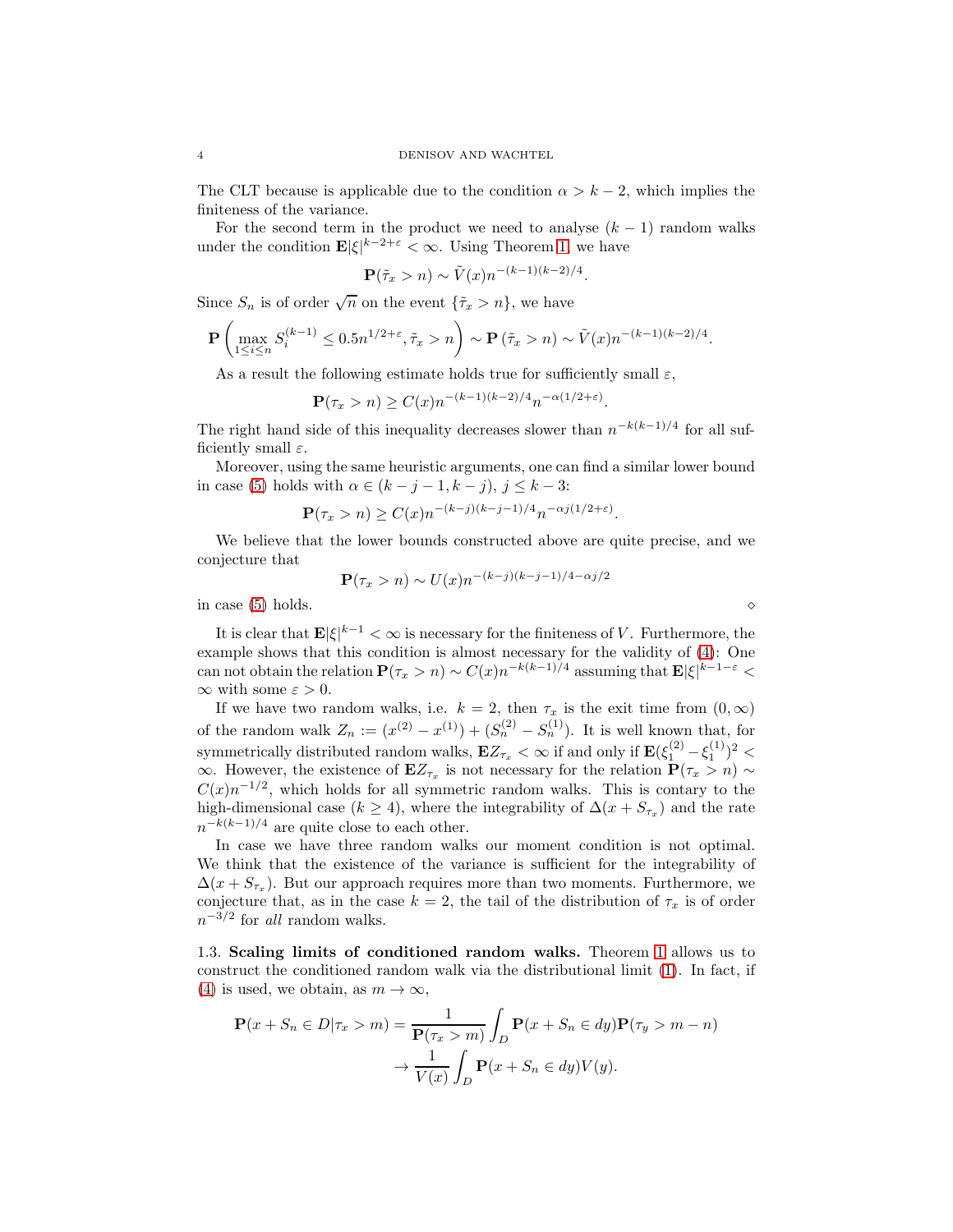But this means that the distribution of  $\widehat{S}_n$  is given by the Doob transform with function  $V$ . (This transformation is possible, because  $V$  is well-defined, strictly positive on W and satisfies  $\mathbf{E}[V(x + S_1); \tau_x > 1] = V(x)$ . In other words, both ways of construction described above give the same process.

We now turn to the asymptotic behaviour of  $\hat{S}_n$ . To state our results we introduce the limit process. For the k-dimensional Brownian motion with starting point  $x \in W$  one can change the measure using the Vandermonde determinant:

$$
\widehat{\mathbf{P}}_x^{(\Delta)}(B_t \in dy) = \mathbf{P}(x + B_t \in dy) \frac{\Delta(y)}{\Delta(x)}.
$$

The corresponding process is called Dyson's Brownian motion. Furthermore, one can define Dyson's Brownian motion with starting point 0 via the weak limit of  $\hat{\mathbf{P}}_x^{(\Delta)}$ , for details see Section 4 of O'Connell and Yor [\[14\]](#page-25-2). We will denote the corresponding probability measure as  $\widehat{\mathbf{P}}_0^{(\Delta)}$ .

**Theorem 3.** If  $k \geq 3$  and the centering as well as the moment assumption are valid, then

<span id="page-4-0"></span>
$$
\mathbf{P}\left(\frac{x+S_n}{\sqrt{n}} \in \cdot \middle| \tau_x > n\right) \to \mu \quad weakly,
$$
\n(6)

where  $\mu$  is the probability measure on W with density proportional to  $\Delta(y)e^{-|y|^2/2}$ . Furthermore, the process  $X^n(t) = \frac{S_{[nt]}}{\sqrt{n}}$  under the probability measure  $\widehat{\mathbf{P}}_{x\sqrt{n}}^{(V)}$ ,  $x \in W$ converges weakly to the Dyson Brownian motion under the measure  $\widehat{\mathbf{P}}_x^{(\Delta)}$ . Finally, the process  $X^n(t) = \frac{S_{[nt]}}{\sqrt{n}}$  under the probability measure  $\widehat{\mathbf{P}}_x^{(V)}$ ,  $x \in W$  converges weakly to the Dyson Brownian motion under the measure  $\widehat{\mathbf{P}}_0^{(\Delta)}$ .

Relation [\(6\)](#page-4-0) and the convergence of the rescaled process with starting point  $x\sqrt{n}$ were proven in [\[9\]](#page-25-5) under more restrictive conditions. Convergence towards  $\widehat{\mathbf{P}}_0^{(\Delta)}$  was proven for nearest-neighbour random walks, see [\[14\]](#page-25-2) and [\[16\]](#page-25-8). A comprehensive treatment of the case  $k = 2$  can be found in [\[6\]](#page-25-9).

One can guess that the convergence towards Dyson's Brownian motion holds even if we have finite variance only. However, it is not clear how to define an invariant function in that case.

1.4. Description of the approach. The proof of finiteness and positivity of the function  $V$  is the most difficult part of the paper. To derive these properties of  $V$ we use martingale methods. It is well known that  $\Delta(x + S_n)$  is a martingale. And in the case of a nearest-neighbour random walk, or in the case of the Brownian motion, we can define  $\tau_x$  as the first time of  $\Delta(x + S_n)$  being non-positive. But in general it could happen that  $\Delta(x + S_{\tau_x}) > 0$ . In other words, the martingale  $\Delta(x+S_n)$  does not 'feel' the stopping time  $\tau_x$ . So the stopping time  $T_x = \min\{k\geq 1\}$  $1: \Delta(x + S_k) \leq 0$ } seems to be more natural for the martingale  $\Delta(x + S_n)$ . Moreover, it helps us to obtain the desired properties of  $V$ . We first show that  $\Delta(x+S_{T_x})$  is integrable, which yields the integrability of  $\Delta(x+S_{\tau_x})$ , see Subsection [2.1.](#page-5-0) Furthermore, it follows from the integrability of  $\Delta(x + S_{T_x})$  that the function  $V^{(T)}(x) = \lim_{n \to \infty} \mathbf{E} \{ \Delta(x + S_n), T_x > n \}$  is well defined on the set  $\{x : \Delta(x) > 0\}.$ To show that the function  $V$  is strictly positive, we use the interesting observation that the sequence  $V^{(T)}(x + S_n) \mathbf{1}\{\tau_x > n\}$  is a supermartingale, see Subsection 2.2.

It is worth mentioning that the detailed analysis of the martingale properties of the random walk  $S_n$  allows one to keep the minimal moment conditions for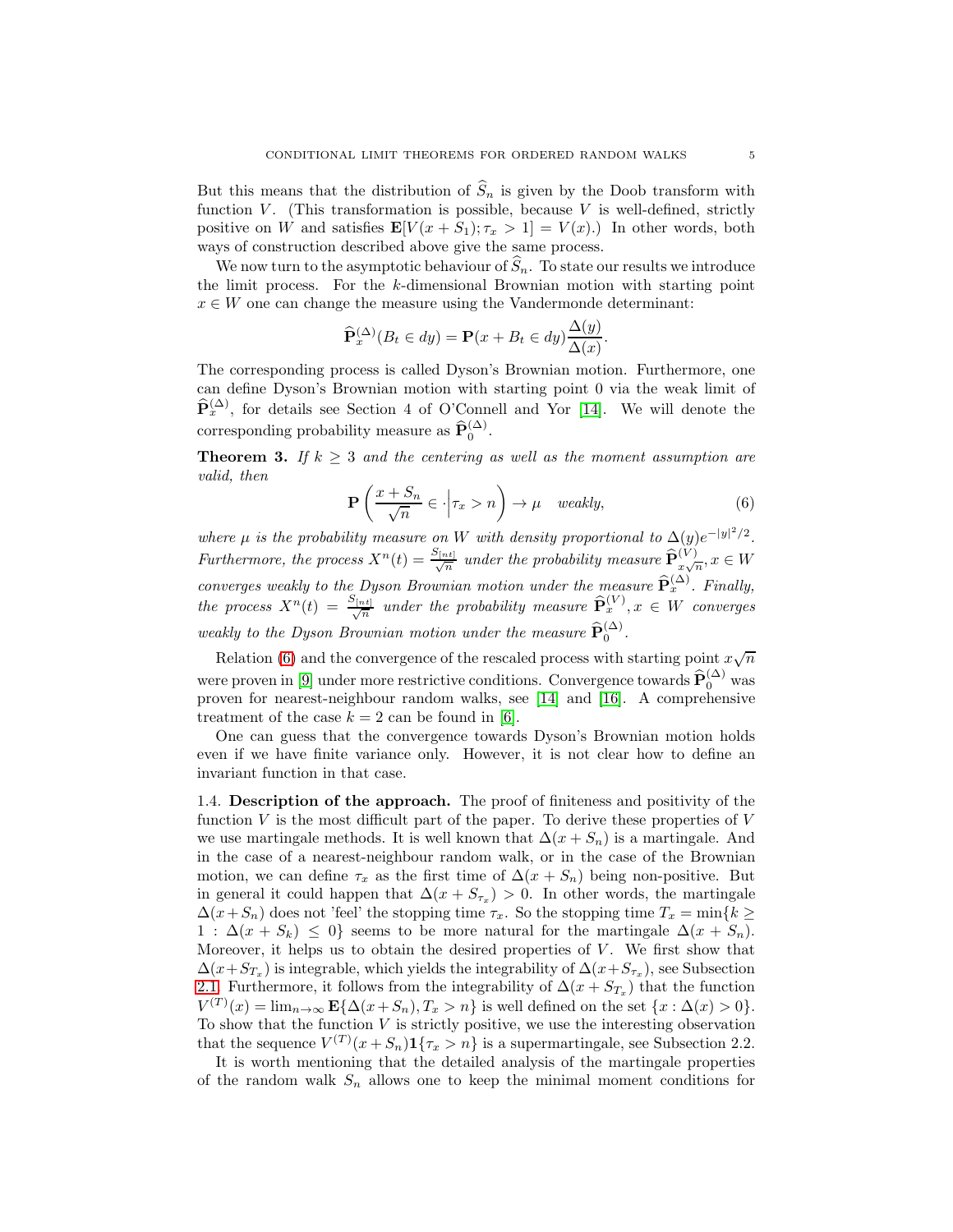### 6 DENISOV AND WACHTEL

positivity and finiteness of  $V$ . The authors of  $[9]$  used the Hölder inequality at many places in their proof. This explains the superfluous moment condition in their paper.

To prove the asymptotic relations in our theorems we use a version of the Komlos-Major-Tusnady coupling proposed in [\[10\]](#page-25-10), see Section 3. A similar coupling has been used in [\[3\]](#page-25-11) and [\[1\]](#page-25-4). In order to have a good control over the quality of the Gaussian approximation we need more than two moments of the random walk. This fact explains partially why we required the finiteness of  $\mathbf{E}|\xi|^{2+\delta} < \infty$  in the case  $k = 3$ .

### 2. FINITENESS AND POSITIVITY OF  $V$

The main purpose of the present section is to prove the following statement.

<span id="page-5-4"></span>**Proposition 4.** The function  $V$  has the following properties:

- (a)  $V(x) = \lim_{n \to \infty} \mathbf{E}[\Delta(x + S_n); \tau_x > n];$
- (b) *V* is monotone, i.e. if  $x^{(j)} x^{(j-1)} \le y^{(j)} y^{(j-1)}$  for all  $2 \le j \le k$ , then  $V(x) \leq V(y);$
- (c)  $V(x) \le c\Delta_1(x)$  for all  $x \in W$ , where  $\Delta_t(x) = \prod_{1 \le i < j \le k} (t + |x^{(j)} x^{(i)}|)$ ;
- (d)  $V(x) \sim \Delta(x)$  provided that  $\min_{2 \leq j \leq k}$  $(x^{(j)} - x^{(j-1)}) \rightarrow \infty;$
- (e)  $V(x) > 0$  for all  $x \in W$ .

As it was already mentioned in the introduction our approach relies on the investigation of properties of the stopping time  $T_x$  defined by

$$
T_x = T = \min\{k \ge 1 : \Delta(x + S_k) \le 0\}.
$$

<span id="page-5-0"></span>It is easy to see that  $T_x \geq \tau_x$  for every  $x \in W$ .

2.1. Integrability of  $\Delta(x+S_{T_x})$ . We start by showing that  $\mathbf{E}[\Delta(x+S_{T_x})]$  is finite under the conditions of Theorem [1.](#page-2-0) In this paragraph we omit the subscript  $x$  if there is no risk of confusion.

<span id="page-5-2"></span>**Lemma 5.** The sequence  $Y_n := \Delta(x + S_n)1\{T > n\}$  is a submartingale.

Proof. Clearly,

$$
\mathbf{E}\left[Y_{n+1}-Y_n|\mathcal{F}_n\right] = \mathbf{E}\left[\left(\Delta(x+S_{n+1})-\Delta(x+S_n)\right)\mathbf{1}\{T>n\}|\mathcal{F}_n\right] \n- \mathbf{E}\left[\Delta(x+S_{n+1})\mathbf{1}\{T=n+1\}|\mathcal{F}_n\right] \n= \mathbf{1}\{T>n\}\mathbf{E}\left[\left(\Delta(x+S_{n+1})-\Delta(x+S_n)\right)|\mathcal{F}_n\right] \n- \mathbf{E}\left[\Delta(x+S_{n+1})\mathbf{1}\{T=n+1\}|\mathcal{F}_n\right].
$$

The statement of the lemma follows now from the facts that  $\Delta(x + S_n)$  is a martingale and  $\Delta(x + S_T)$  is non-positive.

For any  $\varepsilon > 0$ , define the following set

$$
W_{n,\varepsilon} = \{ x \in R^k : |x^{(j)} - x^{(i)}| > n^{1/2 - \varepsilon}, 1 \le i < j \le k \}.
$$

<span id="page-5-3"></span>**Lemma 6.** For any sufficiently small  $\varepsilon > 0$  there exists  $\gamma > 0$  such the following inequalities hold

<span id="page-5-1"></span>
$$
|\mathbf{E}[\Delta(x+S_T);T\leq n]|\leq \frac{C}{n^{\gamma}}\Delta(x), \quad x\in W_{n,\varepsilon}\cap\{\Delta(x)>0\}
$$
 (7)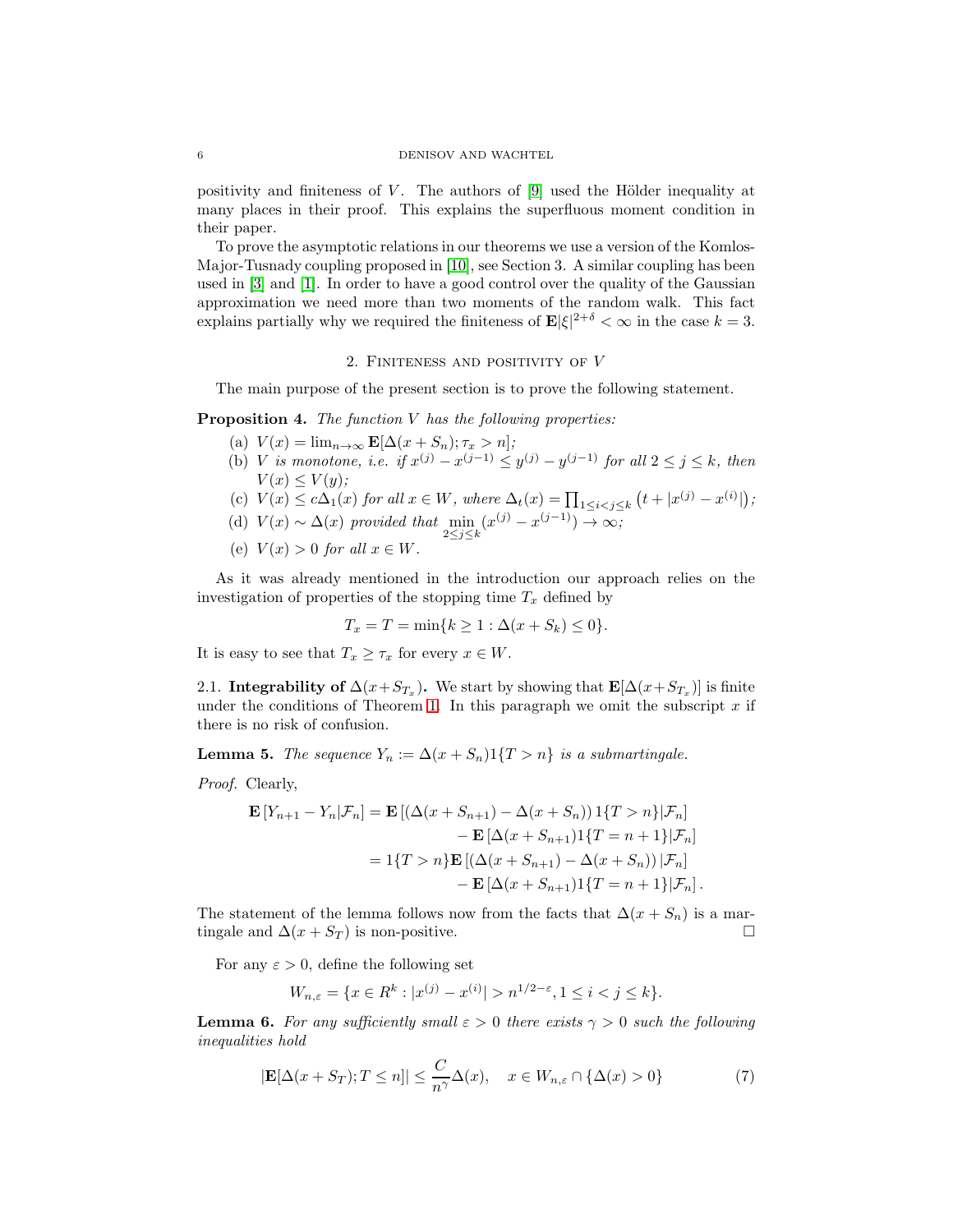and

<span id="page-6-0"></span>
$$
|\mathbf{E}[\Delta_1(x+S_\tau); \tau \le n]| \le \frac{C}{n^{\gamma}}\Delta(x), \quad x \in W_{n,\varepsilon} \cap W. \tag{8}
$$

Proof. We shall prove [\(7\)](#page-5-1) only. The proof of [\(8\)](#page-6-0) requires some minor changes, and we omit it.

For a constant  $\delta > 0$ , which we define later, let

<span id="page-6-2"></span>
$$
A_n = \left\{ \max_{1 \le i \le n, 1 \le j \le k} |\xi_i^{(j)}| \le n^{1/2 - \delta} \right\}
$$

and split the expectation into 2 parts,

$$
\mathbf{E}[\Delta(x+S_T); T \le n] = \mathbf{E}[\Delta(x+S_T); T \le n, A_n] + \mathbf{E}[\Delta(x+S_T); T \le n, \overline{A}_n]
$$
  
=:  $E_1(x) + E_2(x)$ . (9)

It follows from the definition of the stopping time  $T$  that at least one of the differences  $(x^{(r)} + S^{(r)} - x^{(s)} - S^{(s)})$  changes the sign at time T, i.e. one of the following events occurs

$$
B_{s,r} := \left\{ (x^{(r)} + S_{T-1}^{(r)} - x^{(s)} - S_{T-1}^{(s)}) (x^{(r)} + S_T^{(r)} - x^{(s)} - S_T^{(s)}) \leq 0 \right\},\,
$$

 $1 \leq s < r \leq k$ . Clearly,

$$
|E_1(x)| \le \sum_{1 \le s < r \le k} \mathbf{E}[\Delta(x+S_T)]; \ T \le n, A_n, B_{s,r}].
$$

On the event  $A_n \cap B_{s,r}$ ,

$$
\left| x^{(s)} - x^{(r)} + S_T^{(s)} - S_T^{(r)} \right| \le \left| \xi_T^{(s)} - \xi_T^{(r)} \right| \le 2n^{1/2 - \delta}.
$$

This implies that on the event  $A_n \cap B_{s,r}$ ,

$$
|\Delta(x+S_T)| \le 2n^{1/2-\delta} \left| \frac{\Delta(x+S_T)}{x^{(s)}-x^{(r)}+S_T^{(r)}-S_T^{(s)}} \right|.
$$

Put  $P = \{(i, j), 1 \le i < j \le k\}$ . Then,

$$
\frac{\Delta(x + S_T)}{x^{(s)} - x^{(r)} + S_T^{(r)} - S_T^{(s)}} = \prod_{(i,j) \in \mathcal{P} \setminus (s,r)} \left( x^{(j)} - x^{(i)} + S_T^{(j)} - S_T^{(i)} \right)
$$
\n
$$
= \sum_{\mathcal{J} \subset \mathcal{P} \setminus (s,r)} \prod_{\mathcal{J}} \left( x^{(i_2)} - x^{(i_1)} \right) \prod_{\mathcal{P} \setminus (\mathcal{J} \cup (s,r))} \left( S_T^{(j_2)} - S_T^{(j_1)} \right).
$$

As is not difficult to see,

$$
\prod_{\mathcal{P}\backslash(\mathcal{J}\cup(s,r))}(S_T^{(j_2)}-S_T^{(j_1)})=p_{\mathcal{J}}(S_T)=\sum_{i_1,i_2,\ldots,i_k}\alpha_{i_1,i_2,\ldots,i_k}^{\mathcal{J}}(S_T^{(1)})^{i_1}\ldots(S_T^{(k)})^{i_k},
$$

where the sum is taken over all  $i_1, i_2, \ldots, i_k$  such that  $i_1+i_2+\ldots+i_k = |\mathcal{P}|-|\mathcal{J}|-1$ .

Put  $M_n^{(j)} = \max_{0 \le i \le n} |S_i^{(j)}|$  $\binom{[0]}{i}$ . Combining Doob's and Rosenthal's inequalities, one has

<span id="page-6-1"></span>
$$
\mathbf{E}\left(M_n^{(j)}\right)^p \le C(p)\mathbf{E}\left|S_n^{(j)}\right|^p \le C(p)\mathbf{E}[\left|\xi\right|^p]n^{p/2} \tag{10}
$$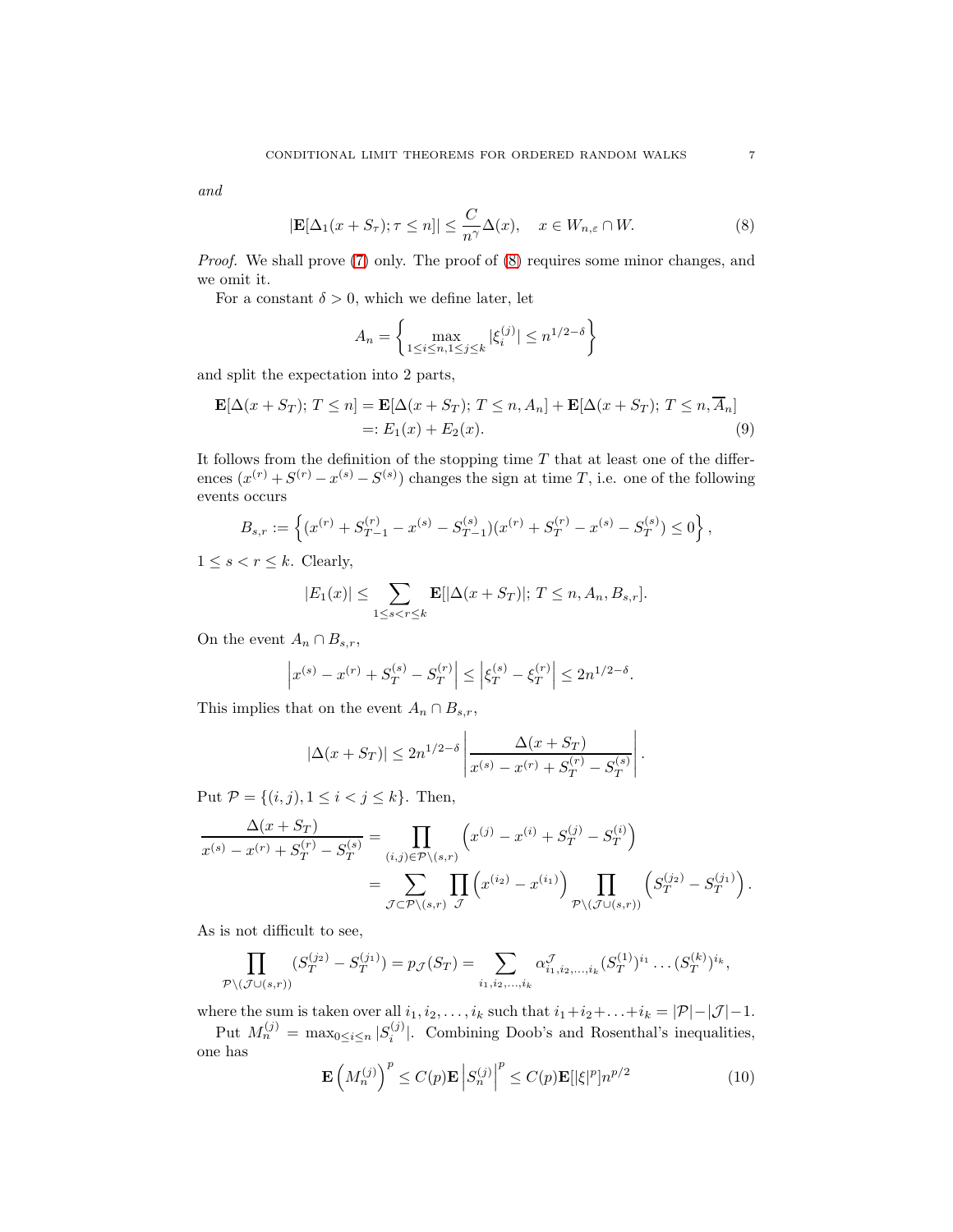Then,

<span id="page-7-0"></span>
$$
\mathbf{E}|p_{\mathcal{J}}(S_T)\mathbf{1}_{\{T\leq n\}}| \leq \sum_{i_1,i_2,...,i_k} |\alpha_{i_1,i_2,...,i_k}^{\mathcal{J}}| \mathbf{E}(M_n^{(1)})^{i_1} \dots \mathbf{E}(M_n^{(k)})^{i_k}
$$
  
\n
$$
\leq \sum_{i_1,i_2,...,i_k} |\alpha_{i_1,i_2,...,i_k}^{\mathcal{J}}| C_{i_1} n^{i_1/2} \dots C_{i_k} n^{i_k/2}
$$
  
\n
$$
\leq C_{\mathcal{J}}(n^{1/2})^{|\mathcal{P}|-|\mathcal{J}|-1}.
$$
 (11)

where  $C_1, C_2, \ldots$  are universal constants. Now note that since  $x \in W_{n,\varepsilon}$ , we have a simple estimate

<span id="page-7-1"></span>
$$
n^{1/2} = n^{\varepsilon} n^{1/2 - \varepsilon} \le n^{\varepsilon} |x^{(j_2)} - x^{(j_1)}| \tag{12}
$$

for any  $j_1 < j_2$ . Using [\(11\)](#page-7-0) and [\(12\)](#page-7-1), we obtain

$$
\mathbf{E}\left[\left|\frac{\Delta(x+S_T)}{x^{(r)}-x^{(s)}+S_T^{(r)}-S_T^{(s)}}\right|; T \leq n, A_n, B_{s,r}\right]
$$
\n
$$
\leq \sum_{\mathcal{J}\subset\mathcal{P}\backslash(s,r)} C_{\mathcal{J}}(n^{1/2})^{|\mathcal{P}|-|\mathcal{J}|-1} \prod_{\mathcal{J}} |x^{(i_2)}-x^{(i_1)}|
$$
\n
$$
\leq \sum_{\mathcal{J}\subset\mathcal{P}\backslash(s,r)} C_{\mathcal{J}}(n^{\varepsilon})^{|\mathcal{P}|-|\mathcal{J}|-1} \prod_{\mathcal{J}} |x^{(i_2)}-x^{(i_1)}| \prod_{\mathcal{P}\backslash(\mathcal{J}\cup(s,r))} |x^{(j_2)}-x^{(j_1)}|
$$
\n
$$
\leq C_k n^{\varepsilon \frac{k(k-1)-1}{2}} \frac{\Delta(x)}{|x^{(r)}-x^{(s)}|} \leq C_k n^{\varepsilon \frac{k(k-1)}{2}} n^{-1/2} \Delta(x).
$$

Thus,

<span id="page-7-2"></span>
$$
E_1(x) \le \sum_{1 \le s < r \le k} 2n^{1/2 - \delta} C_k n^{\varepsilon \frac{k(k-1)}{2}} n^{-1/2} \Delta(x) = k(k-1) C_k n^{\varepsilon \frac{k(k-1)}{2} - \delta} \Delta(x). \tag{13}
$$

Now we estimate  $E_2(x)$ . Clearly,

$$
\overline{A}_n = \bigcup_{r=1}^k D_r,
$$

where  $D_r = {\max_{1 \le i \le n} |\xi_i^{(r)}| > n^{1/2-\delta}}$ . As in the first part of the proof,

$$
\Delta(x+S_T) = \sum_{\mathcal{J}\subset \mathcal{P}} \prod_{\mathcal{J}} (x^{(i_2)} - x^{(i_1)}) \prod_{\mathcal{P}\backslash \mathcal{J}} (S_T^{(j_2)} - S_T^{(j_1)})
$$

and

$$
\prod_{\mathcal{P}\backslash\mathcal{J}}(S_T^{(j_2)}-S_T^{(j_1)})=\sum_{i_1,i_2,\dots,i_k}\alpha_{i_1,i_2,\dots,i_k}^{\mathcal{J}}(S_T^{(1)})^{i_1}\dots(S_T^{(k)})^{i_k}.
$$

Then, using [\(10\)](#page-6-1) once again, we get

$$
\mathbf{E}\left[\left|\prod_{\mathcal{P}\backslash\mathcal{J}}(S^{(j_2)}_T-S^{(j_1)}_T)\right|;T\leq n,D_r\right]
$$
  

$$
\leq \sum_{i_1,i_2,\ldots,i_k} |\alpha^{\mathcal{J}}_{i_1,i_2,\ldots,i_k}| C_{i_1}n^{i_1/2}\ldots \mathbf{E}\left[(M^{(r)}_n)^{i_r};D_r\right]\ldots C_{i_k}n^{i_k/2}.
$$

Applying the following estimate, which will be proved at the end of the lemma,

<span id="page-7-3"></span>
$$
\mathbf{E}\left[ (M_n^{(r)})^{i_r}; D_r \right] \le C(\delta) n^{i_r/2 - \alpha/2 + 1 + (i_r + \alpha)\delta}, \tag{14}
$$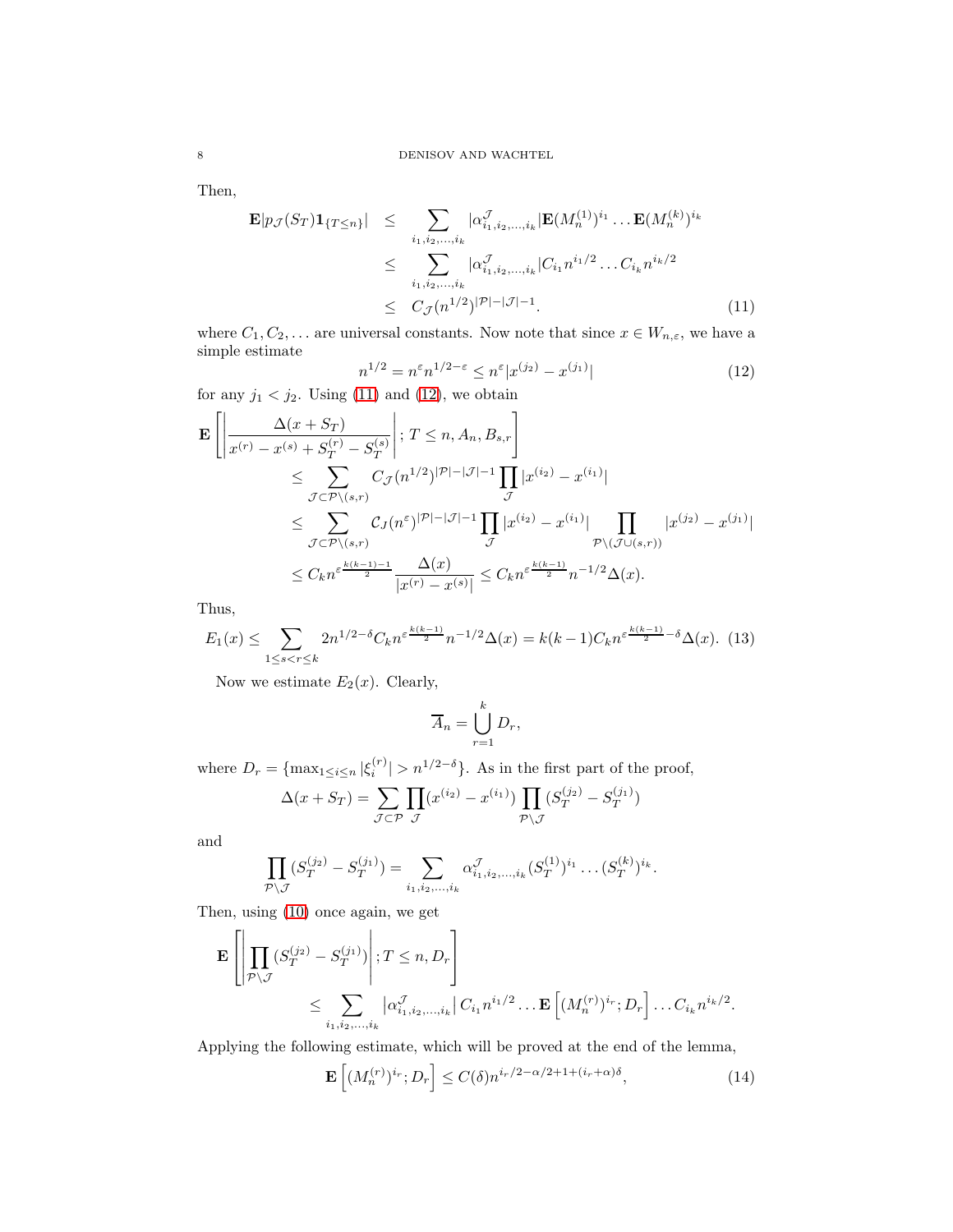we obtain

$$
\mathbf{E}\left[\left|\prod_{\mathcal{P}\backslash\mathcal{J}}(S^{(j_2)}_T-S^{(j_1)}_T)\right|;T\leq n,D_r\right]\leq C_{\mathcal{J}}C(\delta)(n^{1/2})^{|\mathcal{P}|-|\mathcal{J}|}\;n^{-\alpha/2+1+2\alpha\delta}.
$$

This implies that

$$
\mathbf{E} \left[ |\Delta(x + S_T)|; T \le n, D_r \right]
$$
  
\n
$$
\le C(\delta) n^{-\alpha/2 + 1 + 2\alpha\delta} \sum_{\mathcal{J} \subset \mathcal{P}} C_{\mathcal{J}} (n^{1/2})^{|\mathcal{P}| - |\mathcal{J}|} \prod_{\mathcal{J}} |x^{(i_2)} - x^{(i_1)}|
$$
  
\n
$$
\le C(\delta) n^{-\alpha/2 + 1 + 2\alpha\delta} \sum_{\mathcal{J} \subset \mathcal{P}} C_{\mathcal{J}} (n^{\varepsilon})^{|\mathcal{P}| - |\mathcal{J}|} \prod_{\mathcal{J}} |x^{(i_2)} - x^{(i_1)}| \prod_{\mathcal{P} \setminus \mathcal{J}} |x^{(j_2)} - x^{(j_1)}|
$$
  
\n
$$
\le C(\delta) n^{\varepsilon} \frac{k(k-1)}{2} n^{-\alpha/2 + 1 + 2\alpha\delta} \Delta(x).
$$

Consequently,

<span id="page-8-0"></span>
$$
E_2(x) \le \sum_{r=1}^k \mathbf{E} \left[ |\Delta(x + S_T)|; T \le n, D_r \right] \le kC(\delta) n^{\varepsilon \frac{k(k-1)}{2}} n^{-\alpha/2 + 1 + 2\alpha\delta} \Delta(x). \tag{15}
$$

Applying [\(13\)](#page-7-2) and [\(15\)](#page-8-0) to the right hand side of [\(9\)](#page-6-2), and choosing  $\varepsilon$  and  $\delta$  in an appropriate way, we arrive at the conclusion.

Thus, it remains to show [\(14\)](#page-7-3).

It is easy to see that, for any  $i_r \in (0, \alpha)$ ,

$$
\mathbf{E}\left[ (M_n^{(r)})^{i_r}; D_r \right] = i_r \int_0^\infty x^{i_r-1} \mathbf{P}(M_n^{(r)} > x, D_r) dx
$$
  

$$
\leq n^{i_r(1/2+\delta)} \mathbf{P}(D_r) + i_r \int_{n^{1/2+\delta}}^\infty x^{i_r-1} \mathbf{P}(M_n^{(r)} > x) dx
$$

Putting  $y = x/p$  in Corollary 1.11 of [\[13\]](#page-25-12), we get the inequality

$$
\mathbf{P}(|S_n^{(r)}| > x) \le C(p) \left(\frac{n}{x^2}\right)^p + n \mathbf{P}(|\xi| > x/p).
$$

As was shown in [\[5\]](#page-25-13), this inequality remains valid for  $M_n^{(r)}$ , i.e.

$$
\mathbf{P}(M_n^{(r)} > x) \le C(p) \left(\frac{n}{x^2}\right)^p + n \mathbf{P}(|\xi| > x/p).
$$

Using the latter bound with  $p > i_r/2$ , we have

$$
\int_{n^{1/2+\delta}}^{\infty} x^{i_r-1} \mathbf{P}(M_n^{(r)} > x) dx
$$
\n
$$
\leq C(p) i_r n^p \int_{n^{1/2+\delta}}^{\infty} x^{i_r-1-2p} dx + n \int_{n^{1/2+\delta}}^{\infty} x^{i_r-1} \mathbf{P}(|\xi| > x/p) dx
$$
\n
$$
\leq C(p) \frac{i_r}{2p - i_r} n^{p - (2p - i_r)(1/2 + \delta)} + p^p n \mathbf{E}[|\xi|^{i_r}, |\xi| > n^{1/2 + \delta}/p]
$$
\n
$$
\leq C(p) \Big( n^{p - (2p - i_r)(1/2 + \delta)} + n^{1 + (1/2 + \delta)(i_r - \alpha)} \Big).
$$

Choosing  $p > \alpha/2\delta$ , we get

$$
\int_{n^{1/2+\delta}}^{\infty} x^{i_r-1} \mathbf{P}(M_n^{(r)} > x) dx \le C(\delta) n^{i_r/2 + 1 - \alpha/2}.
$$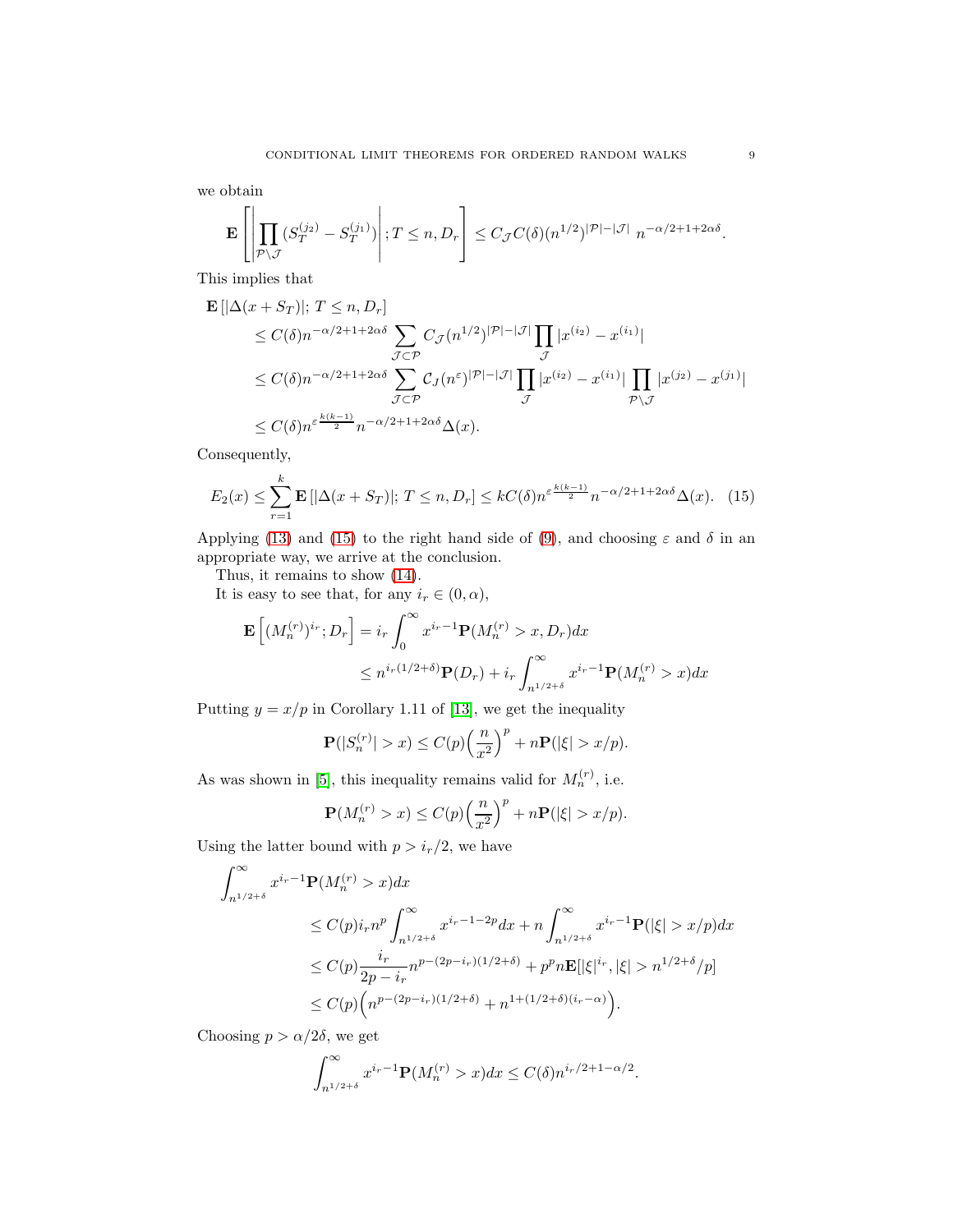Note that

<span id="page-9-0"></span>
$$
\mathbf{P}(D_r) \le n \mathbf{P}(|\xi| > n^{1/2 - \delta}) \le C n^{1 - \alpha(1/2 - \delta)},\tag{16}
$$

we obtain

$$
\mathbf{E}\left[ (M_n^{(r)})^{i_r}; D_r \right] \le C(\delta) n^{i_r/2 + 1 - \alpha/2 + (\alpha + i_r)\delta}.
$$

Thus, [\(14\)](#page-7-3) is proved for  $i_r \in (0, \alpha)$ . If  $i_r = 0$ , then  $\mathbf{E}\left[ (M_n^{(r)})^{i_r} ; A_r \right] = \mathbf{P}(D_r)$ . Therefore, [\(14\)](#page-7-3) with  $i_r = 0$  follows from [\(16\)](#page-9-0).

Define

$$
\nu_n := \min\{k \ge 1 : x + S_k \in W_{n,\varepsilon}\}.
$$

<span id="page-9-1"></span>**Lemma 7.** For every  $\varepsilon > 0$  holds

$$
\mathbf{P}(\nu_n > n^{1-\varepsilon}) \le \exp\{-Cn^{\varepsilon}\}.
$$

*Proof.* To shorten formulas in the proof we set  $S_0 = x$ . Also, set, for brevity,  $b_n = [an^{1/2-\epsilon}]$ . The parameter a will be chosen at the end of the proof.

First note that

$$
\{\nu_n > n^{1-\varepsilon}\} \subset \bigcap_{i=1}^{[n^{\varepsilon}/a^2]} \bigcup_{1 \le j < l \le k} \{|S_{i \cdot b_n^2}^{(l)} - S_{i \cdot b_n^2}^{(j)}| \le n^{1/2-\varepsilon}\}.
$$

Then there exists at least one pair  $\hat{j},\hat{l}$  such that for at least at  $[n^{\varepsilon}/(a^2k^2)]$  points

$$
\mathcal{I} = \{i_1, \ldots, i_{[n^{\varepsilon}/(a^2k^2)]}\} \subset \{b_n^2, 2b_n^2, \ldots, [n^{\varepsilon}/a^2]b_n^2\}
$$

we have

$$
|S_i^{(\widehat{l})} - S_i^{(\widehat{j})}| \le n^{1/2 - \varepsilon} \text{ for } i \in \mathcal{I}.
$$

Without loss of generality we may assume that  $\hat{j} = 1$  and  $\hat{l} = 2$ . There should exist at least  $\left[ n^{\varepsilon}/(2a^2k^2) \right]$  points with the distance less than  $2k^2b_n^2$ . To simplify notation assume that points  $i_1, \ldots, i_{n \epsilon/(2a^2k^2)}$  enjoy this property:

$$
\max(i_2 - i_1, i_3 - i_2, \dots, i_{\lfloor n^{\varepsilon}/(2a^2k^2) \rfloor} - i_{\lfloor n^{\varepsilon}/(2a^2k^2) \rfloor - 1}) \le 2k^2b_n^2.
$$

In fact this means that  $i_s - i_{s-1}$  can take only values  $\{jn^{1-2\varepsilon}, 1 \le j \le 2k^2\}$ . The above considerations imply that

$$
\mathbf{P}(\nu_n > n^{1-\varepsilon})
$$
\n
$$
\leq {k \choose 2} \left( \frac{[n^{\varepsilon}/a^2]}{[n^{\varepsilon}/(2a^2k^2]} \right) \mathbf{P}(|S_i^{(2)} - S_i^{(1)}| \leq n^{1/2-\varepsilon} \text{ for all } i \in \{i_1, \ldots, i_{[n^{\varepsilon}/(2a^2k^2)]}\} \right)
$$
\n
$$
\leq {k \choose 2} \left( \frac{[n^{\varepsilon}/a^2]}{[n^{\varepsilon}/(2a^2k^2]} \right) \prod_{s=2}^{\lfloor n^{\varepsilon}/(2a^2k^2) \rfloor} \mathbf{P}(|S_{i_s}^{(2)} - S_{i_s-1}^{(2)}) - (S_{i_s}^{(1)} - S_{i_{s-1}}^{(1)})| \leq 2n^{1/2-\varepsilon} \right).
$$

Using the Stirling formula, we get

$$
\binom{\left[n^{\varepsilon}/a^2\right]}{\left[n^{\varepsilon}/(2a^2k^2]\right)} \le \frac{a}{n^{\varepsilon}} (2k^2)^{n^{\varepsilon}/a^2}.
$$

By the Central Limit Theorem,

$$
\lim_{n \to \infty} \mathbf{P}\left( \left| S_{jb_n^2}^{(2)} - S_{jb_n^2}^{(1)} \right| \le 2n^{1/2 - \varepsilon} \right) = \int_{-\sqrt{2}/(a\sqrt{j})}^{\sqrt{2}/(a\sqrt{j})} \frac{1}{\sqrt{2\pi}} e^{-u^2/2} du \le \frac{2}{a}.
$$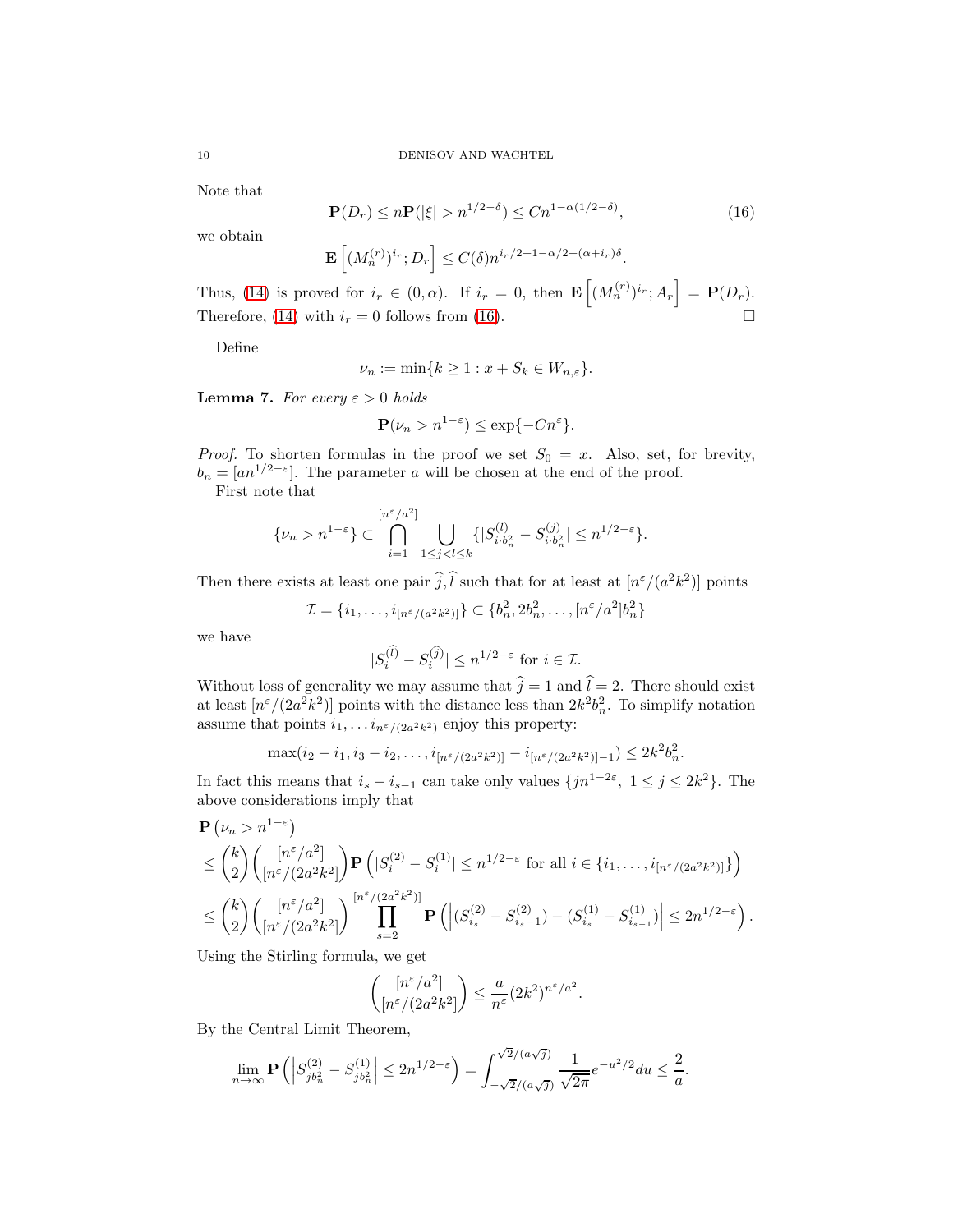Thus, for all sufficiently large  $n$ ,

$$
\prod_{s=2}^{\lfloor n^{\varepsilon}/(2a^2k^2) \rfloor} \mathbf{P}\left( \left| (S_{i_s}^{(2)} - S_{i_s-1}^{(2)}) - (S_{i_s}^{(1)} - S_{i_{s-1}}^{(1)}) \right| \right) \le \left( \frac{4}{a} \right)^{n^{\varepsilon}/(2a^2k^2) - 1}
$$

Consequently,

$$
\mathbf{P}\left(\nu_n > n^{1-\varepsilon}\right) \le \left(\frac{4(2k^2)^{2k^2}}{a}\right)^{n^{\varepsilon}/(2a^2k^2)}
$$

Choosing  $a = 8(2k^2)^{2k^2}$ , we complete the proof.

<span id="page-10-2"></span>**Lemma 8.** For every  $\varepsilon > 0$  the inequality

$$
\mathbf{E}[|\Delta_t(x+S_n)|; \nu_n > n^{1-\varepsilon}] \le c_t \Delta_1(x) \exp\{-Cn^{\varepsilon}\}\
$$

holds.

**Remark 9.** If  $\mathbf{E}|\xi|^{\alpha} < \infty$  for some  $\alpha > k-1$ , then the claim in the lemma follows easily from the Hölder inequality and Lemma [7.](#page-9-1) But our moment assumption requires more detailed analysis. <br>  $\diamond$ 

*Proof.* We give the proof only for  $t = 0$ . For  $1\leq l< i\leq k$  define

$$
G_{l,i} = \left\{ |x^{(l)} - x^{(i)} + S_{jb_n^2}^{(l)} - S_{jb_n^2}^{(i)}| \le n^{1/2 - \varepsilon} \text{ for at least } \left[\frac{n^{\varepsilon}}{a^2 k^2}\right] \text{ values of } j \le \frac{n^{\varepsilon}}{a^2} \right\}.
$$

Noting that  $\{\nu_n > n^{1-\varepsilon}\}\subset \bigcup G_{l,i}$ , we get

$$
\mathbf{E}[|\Delta(x+S_n)|;\nu_n>n^{1-\varepsilon}]\leq {k\choose 2}\mathbf{E}[|\Delta(x+S_n)|;G_{1,2}].
$$

Therefore, we need to derive an upper bound for  $\mathbf{E}[\Delta(x + S_n)], G_{1,2}].$ 

Let  $\mu = \mu_{1,2}$  be the moment when  $|x^{(2)} - x^{(1)} + S_{jb_n^2}^{(2)}$  $S_{jb_n^2}^{(2)}-S_{jb_n^2}^{(1)}$  $|j_{b_n}^{(1)}| \leq n^{1/2-\varepsilon}$  for the  $[n^{\varepsilon}/(a^2k^2)]$  time. Then it follows from the proof of the previous lemma that

$$
\mathbf{P}(\mu \le n^{1-\varepsilon}) = \mathbf{P}(G_{1,2}) \le \exp\{-Cn^{\varepsilon}\}. \tag{17}
$$

Using the inequality  $|a + b| \leq (1 + |a|)(1 + |b|)$  one can see that

$$
\mathbf{E}[|\Delta(x+S_n)|; G_{1,2}] \le \mathbf{E}[|\Delta(x+S_n)|; \mu \le n^{1-\varepsilon}] = \sum_{m=1}^{n^{1-\varepsilon}} \mathbf{E}[|\Delta(x+S_n)|; \mu = m]
$$
  

$$
\le \sum_{m=1}^{n^{1-\varepsilon}} \mathbf{E}[\Delta_1(S_n-S_m)] \mathbf{E}[\Delta_1(x+S_m); \mu = m]
$$
  

$$
\le \max_{m \le n^{1-\varepsilon}} \mathbf{E}[\Delta_1(S_n-S_m)] \mathbf{E}[\Delta_1(x+S_\mu); \mu \le n^{1-\varepsilon}].
$$
 (18)

Making use of [\(10\)](#page-6-1), one can verify that

<span id="page-10-1"></span><span id="page-10-0"></span>
$$
\max_{m \le n^{1-\varepsilon}} \mathbf{E}[\Delta_1(S_n - S_m)] \le C n^{k(k-1)/4}.
$$
\n(19)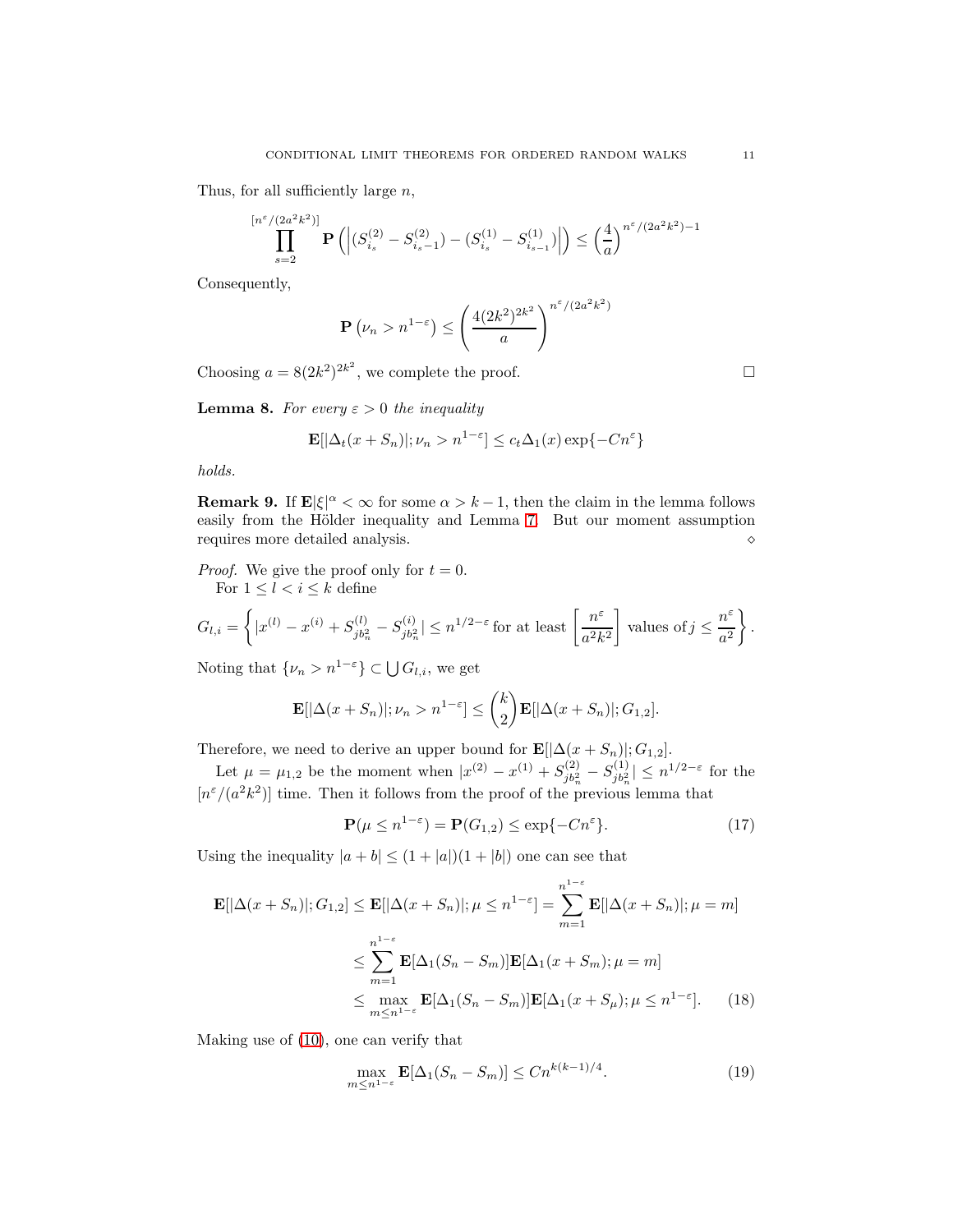Recall that by the definition of  $\mu$  we have  $|x^{(2)} - x^{(1)} + S_{\mu}^{(2)} - S_{\mu}^{(1)}| \leq n^{1/2-\varepsilon}$ . Therefore,

$$
\Delta_1(x+S_\mu) \le n^{1/2-\varepsilon} \frac{\Delta_1(x+S_\mu)}{1+|x^{(2)}-x^{(1)}+S_\mu^{(2)}-S_\mu^{(1)}|}
$$
  

$$
\le n^{1/2-\varepsilon} \frac{\Delta_2(x)}{2+|x^{(2)}-x^{(1)}|} \frac{\Delta_2(S_\mu)}{2+|S_\mu^{(2)}-S_\mu^{(1)}|}
$$

It is easy to see that

$$
\frac{\Delta_2(S_\mu)}{2+|S_\mu^{(2)}-S_\mu^{(1)}|} \le \sum_{i_1,\dots,i_k} C_{(i_1,\dots,i_k)} \prod (|S_\mu^{(r)}|)^{i_r},
$$

where the sum is taken over all  $i_1, \ldots, i_k$  such that all  $i_1, i_2 \leq k-2, i_3, \ldots i_k \leq k-1$ , there is at most one  $i_j = k-1$ , and the sum  $\sum i_r$  does not exceed  $k(k-1)/2$ . Thus,

$$
\mathbf{E}\left[\left|\frac{\Delta_{2}(S_{\mu})}{2+|S_{\mu}^{(2)}-S_{\mu}^{(1)}|}\right|;\mu\leq n^{1-\varepsilon}\right] \leq \sum_{i_{1},...,i_{k}} C_{(i_{1},...,i_{k})} \mathbf{E}\left[\prod_{r=1}^{k} (|S_{\mu}^{(r)}|)^{i_{r}}; \mu\leq n^{1-\varepsilon}\right]
$$
  

$$
\leq \sum_{i_{1},...,i_{k}} C_{(i_{1},...,i_{k})} \mathbf{E}\left[\left(|S_{\mu}^{(1)}|\right)^{i_{1}} (|S_{\mu}^{(2)}|)^{i_{2}}; \mu\leq n^{1-\varepsilon}\right] \prod_{r=3}^{k} \mathbf{E}\left(M_{n}^{(r)}\right)^{i_{r}}.
$$

Since  $i_1 \leq k-2$  and  $i_2 \leq k-2$ , we can apply the Hölder inequality, which gives

$$
\mathbf{E}\left[\left(|S_{\mu}^{(1)}|\right)^{i_1}\left(|S_{\mu}^{(2)}|\right)^{i_2}; \mu \leq n^{1-\varepsilon}\right] \leq n^{(i_1+i_2)/2} \exp\{-Cn^{\varepsilon}\}.
$$

Consequently,

<span id="page-11-0"></span>
$$
\mathbf{E}[|\Delta(x+S_{\mu})|; \mu \le n^{1-\varepsilon}] \le c\Delta_2(x)n^{k(k-1)/2} \exp\{-Cn^{\varepsilon}\}. \tag{20}
$$

Plugging [\(19\)](#page-10-0) and [\(20\)](#page-11-0) into [\(18\)](#page-10-1), we arrived at the conclusion.  $\square$ 

<span id="page-11-1"></span>**Lemma 10.** There exists a constant  $C$  such that

$$
\mathbf{E}[\Delta(x+S_n);T>n] \le C\Delta_1(x)
$$

for all  $n \geq 1$  and all  $x \in W$ .

Proof. We first split the expectation into 2 parts,

$$
\mathbf{E}[\Delta(x+S_n);T > n] = E_1(x) + E_2(x)
$$
  
=  $\mathbf{E}[\Delta(x+S_n);T > n, \nu_n \le n^{1-\varepsilon}] + \mathbf{E}[\Delta(x+S_n);T > n, \nu_n > n^{1-\varepsilon}].$ 

By Lemma [8,](#page-10-2) the second term on the right hand side is bounded by

$$
E_2(x) \le c\Delta_1(x) \exp\{-Cn^{\varepsilon}\}.
$$

Using Lemma [5,](#page-5-2) we have

$$
E_1(x) \leq \sum_{i=1}^{n^{1-\varepsilon}} \int_{W_{n,\varepsilon}} \mathbf{P}\{\nu_n = k, T > k, x + S_k \in dy\} \mathbf{E}[\Delta(y + S_{n-k}); T > n - k]
$$
  

$$
\leq \sum_{i=1}^{n^{1-\varepsilon}} \int_{W_{n,\varepsilon}} \mathbf{P}\{\nu_n = k, T > k, x + S_k \in dy\} \mathbf{E}[\Delta(y + S_n); T > n]
$$
  

$$
= \sum_{i=1}^{n^{1-\varepsilon}} \int_{W_{n,\varepsilon}} \mathbf{P}\{\nu_n = k, T > k, x + S_k \in dy\} (\Delta(y) - \mathbf{E}[\Delta(y + S_T); T \leq n]),
$$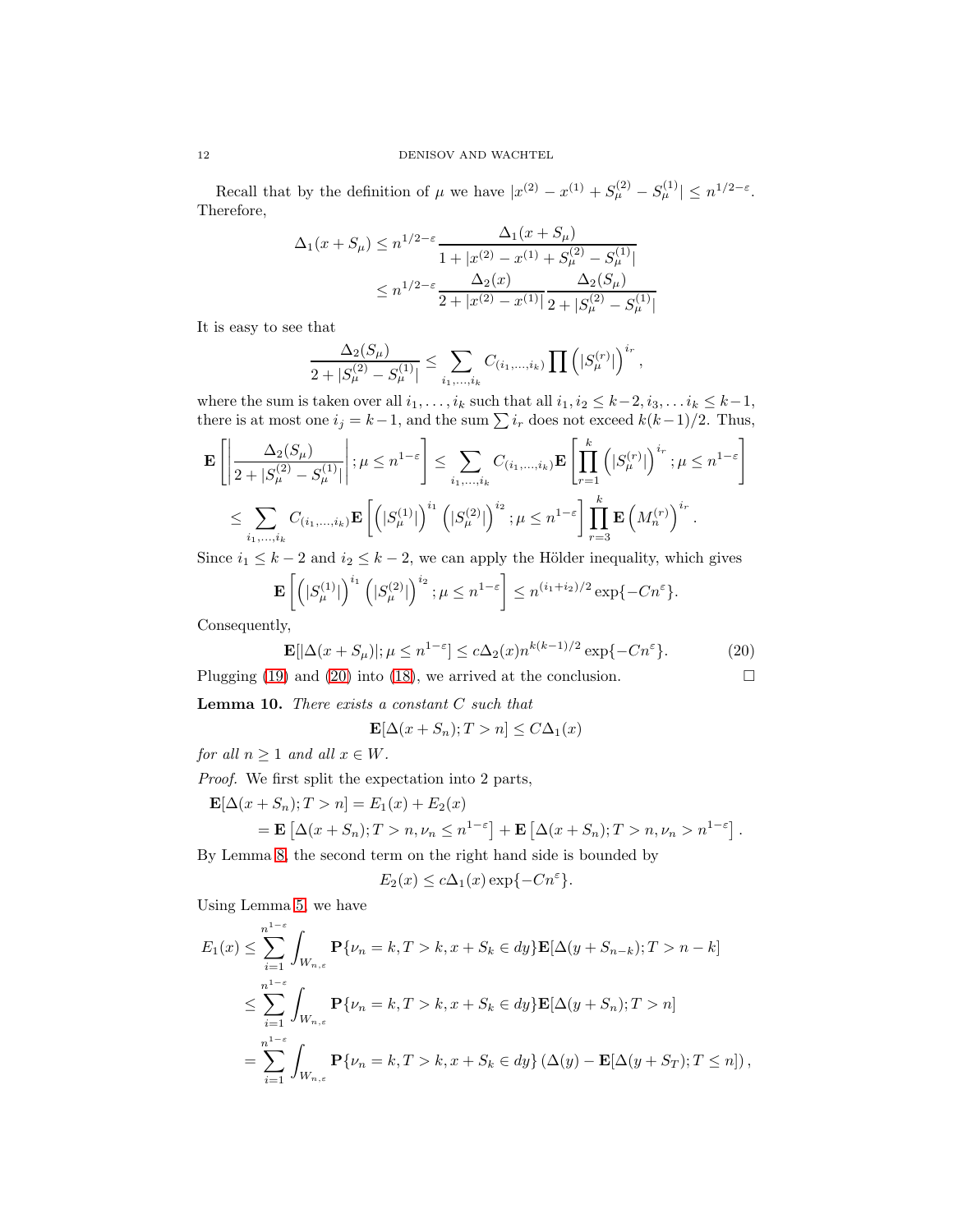in the last step we used the fact that  $\Delta(x+S_n)$  is a martingale. Then, by Lemma [6,](#page-5-3)

$$
E_1(x) \leq \left(1 + \frac{C}{n^{\gamma}}\right) \sum_{i=1}^{n^{1-\varepsilon}} \int_{W_{n,\varepsilon}} \mathbf{P}\{\nu_n = k, T > k, x + S_k \in dy\} \Delta(y)
$$
  

$$
\leq \left(1 + \frac{C}{n^{\gamma}}\right) \mathbf{E}[\Delta(x + S_{\nu_n}); \nu_n \leq n^{1-\varepsilon}, T > \nu_n].
$$

Using Lemma [5](#page-5-2) once again, we arrive at the bound

$$
E_1(x) \le \left(1 + \frac{C}{n^{\gamma}}\right) \mathbf{E}[\Delta(x + S_{n^{1-\varepsilon}}); T > n^{1-\varepsilon}].
$$

As a result we have

$$
\mathbf{E}[\Delta(x+S_n);T > n] \le \left(1 + \frac{C}{n^{\gamma}}\right) \mathbf{E}[\Delta(x+S_{n^{1-\varepsilon}});T > n^{1-\varepsilon}] + c\Delta_1(x) \exp\{-Cn^{\varepsilon}\}. \tag{21}
$$

Iterating this procedure m times, we obtain

$$
\mathbf{E}[\Delta(x+S_n);T>n] \le \prod_{j=0}^m \left(1 + \frac{C}{n^{\gamma(1-\varepsilon)^j}}\right) \times \left(\mathbf{E}[\Delta(x+S_{n^{(1-\varepsilon)^{m+1}}});T>n^{(1-\varepsilon)^{m+1}}] + c\Delta_1(x)\sum_{j=0}^m \exp\{-Cn^{\varepsilon(1-\varepsilon)^j}\}\right).
$$
 (22)

Choosing  $m = m(n)$  such that  $n^{(1-\varepsilon)^{m+1}} \leq 10$  and noting that the product and the sum remain uniformly bounded, we finish the proof of the lemma.  $\Box$ 

**Lemma 11.** The function  $V^{(T)}(x) := \lim_{n \to \infty} \mathbf{E}[\Delta(x+S_n); T > n]$  has the following properties:

<span id="page-12-2"></span><span id="page-12-0"></span>
$$
\Delta(x) \le V^{(T)}(x) \le C\Delta_1(x) \tag{23}
$$

and

<span id="page-12-1"></span>
$$
V^{(T)}(x) \sim \Delta(x) \quad \text{if} \quad \min_{j < k} (x^{(j+1)} - x^{(j)}) \to \infty. \tag{24}
$$

*Proof.* Since  $\Delta(x + S_n) \mathbf{1}\{T_x > n\}$  is a submartingale, the limit  $\lim_{n\to\infty} \mathbf{E}[\Delta(x + S_n) \mathbf{1}\{T_x > n\}]$  $S_n$ ; T > n exists, and the function  $V^{(T)}$  satisfies  $V^{(T)}(x) \geq \Delta(x)$ ,  $x \in \{y :$  $\Delta(y) > 0$ . The upper bound in [\(23\)](#page-12-0) follows immediately from Lemma [10.](#page-11-1)

To show [\(24\)](#page-12-1) it suffices to obtain an upper bound of the form  $(1 + o(1))\Delta(x)$ . Furthermore, because of monotonicity of  $\mathbf{E}[\Delta(x+S_n);T>n]$ , we can get such a bound for a specially chosen subsequence  $\{n_m\}$ . Choose  $\varepsilon$  so that [\(22\)](#page-12-2) is valid, and set  $n_m = (n_0)^{(1-\varepsilon)^{-m}}$ . Then we can rewrite [\(22\)](#page-12-2) in the following form

$$
\mathbf{E}[\Delta(x+S_{n_m});T>n_m] \le
$$
  

$$
\prod_{j=0}^{m-1} \left(1+\frac{C}{n_j^{\gamma}}\right) \times \left(\mathbf{E}[\Delta(x+S_{n_0});T>n_0] + c\Delta_1(x)\sum_{j=0}^{m-1} \exp\{-Cn_j^{\varepsilon}\}\right).
$$

It is clear that for every  $\delta > 0$  we can choose  $n_0$  such that

$$
\prod_{j=0}^{m-1} \left( 1 + \frac{C}{n_j^{\gamma}} \right) \le 1 + \delta \quad \text{and} \quad \sum_{j=0}^{m-1} \exp\{-Cn_j^{\varepsilon}\} \le \delta
$$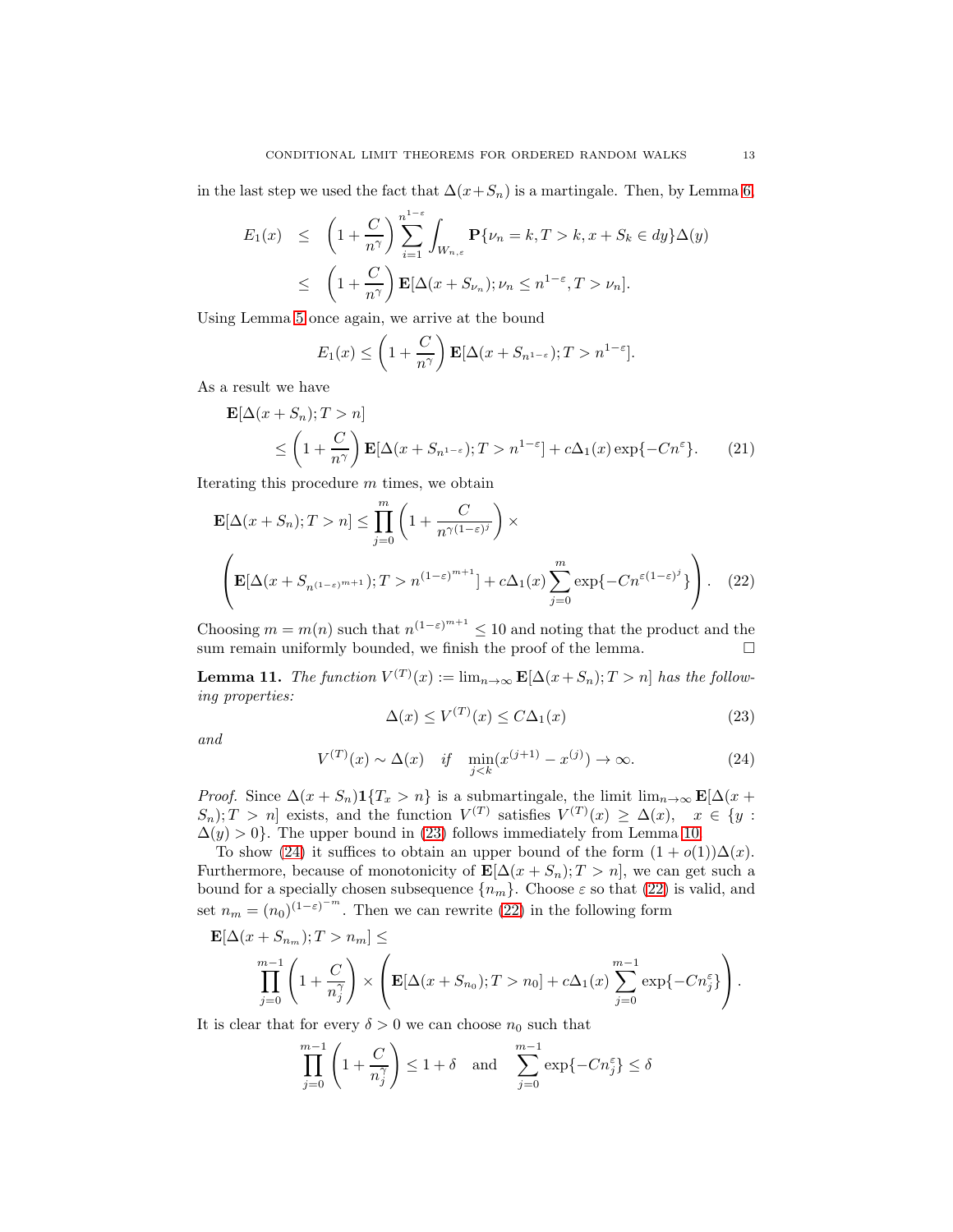for all  $m \geq 1$ . Consequently,

$$
V^{(T)}(x) = \lim_{m \to \infty} \mathbf{E}[\Delta(x + S_{n_m}); T > n_m] \le (1 + \delta) \mathbf{E}[\Delta(x + S_{n_0}); T > n_0] + C\delta\Delta_1(x).
$$

It remains to note that  $E[\Delta(x + S_{n_0}); T > n_0] \sim \Delta(x)$  and that  $\Delta_1(x) \sim \Delta(x)$  as  $\min_{j < k} (x^{(j+1)} - x^{(j)})$  $) \rightarrow \infty.$ 

2.2. Proof of Proposition [4.](#page-5-4) We start by showing that Lemma [10](#page-11-1) implies the integrability of  $\Delta(x + S_{\tau_x})$ . Indeed, setting  $\tau_x(n) := \min\{\tau_x, n\}$  and  $T_x(n) :=$  $\min\{T_x, n\}$ , and using the fact that  $|\Delta(x + S_n)|$  is a submartingale, we have

$$
\mathbf{E}|\Delta(x+S_{\tau_x(n)})| \leq \mathbf{E}|\Delta(x+S_{T_x(n)})|
$$
  
=  $\mathbf{E}[\Delta(x+S_n)1\{T_x(n)>n\}] - \mathbf{E}[\Delta(x+S_{T_x})1\{T_x\leq n\}].$ 

Since  $\Delta(x + S_n)$  is a martingale, we have

$$
\mathbf{E}[\Delta(x+S_T)\mathbf{1}\{T\leq n\}] = \mathbf{E}[\Delta(x+S_n)\mathbf{1}\{T\leq n\}] = \Delta(x) - \mathbf{E}[\Delta(x+S_n)\mathbf{1}\{T>n\}].
$$

Therefore, we get

$$
\mathbf{E}|\Delta(x+S_{\tau_n})| \le 2\mathbf{E}[\Delta(x+S_n)1\{T>n\}] - \Delta(x).
$$

This, together with Lemma [10,](#page-11-1) implies that the sequence  $\mathbf{E}[|\Delta(x + S_{\tau})|] \{ \tau \leq n \}]$ is uniformly bounded. Then, the finiteness of the expectation  $\mathbf{E}|\Delta(x + S_{\tau})|$  follows from the monotone convergence.

To prove (a) note that since  $\Delta(x + S_n)$  is a martingale, we have an equality

$$
\mathbf{E}[\Delta(x+S_n); \tau_x > n] = \Delta(x) - \mathbf{E}[\Delta(x+S_n); \tau_x \le n] = \Delta(x) - \mathbf{E}[\Delta(x+S_{\tau_x}); \tau_x \le n].
$$

Letting  $n$  to infinity we obtain (a) by the dominated convergence theorem.

For (b) note that

$$
\Delta(x+S_n)\mathbf{1}\{\tau_x>n\}\leq \Delta(y+S_n)\mathbf{1}\{\tau_x>n\}\leq \Delta(y+S_n)\mathbf{1}\{\tau_y>n\}.
$$

Then letting  $n$  to infinity and applying (a) we obtain (b).

(c) follows directly from Lemma [10.](#page-11-1)

We now turn to the proof of (d). It follows from [\(24\)](#page-12-1) and the inequality  $\tau_x \leq T_x$ that

$$
V(x) \le V^{(T)}(x) \le (1 + o(1))\Delta(x).
$$

Thus, we need to get a lower bound of the form  $(1 + o(1))\Delta(x)$ . We first note that

$$
V(x) = \Delta(x) - \mathbf{E}[\Delta(x + S_{\tau_x})] \ge \Delta(x) - \mathbf{E}[\Delta(x + S_{\tau_x}); T_x > \tau_x].
$$

Therefore, it is sufficient to show that

<span id="page-13-0"></span>
$$
\mathbf{E}[\Delta(x + S_{\tau_x}); T_x > \tau_x] = o(\Delta(x))
$$
\n(25)

under the condition  $\min_{j \leq k} (x^{(j+1)} - x^{(j)}) \to \infty$ .

The sequence  $V^{(T)}(x + S_n) \mathbf{1}\{T_x > n\}$  is a non-negative martingale. Then, arguing as in Lemma [5,](#page-5-2) one can easily see that  $V^{(T)}(x + S_n) \mathbf{1}\{\tau_x > n\}$  is a supermartingale.

We bound  $\mathbf{E}[V^{(T)}(x + S_n) \mathbf{1}\{\tau_x > n\}]$  from below using its supermartingale property. This is similar to the Lemma [10,](#page-11-1) where an upper bound has been obtained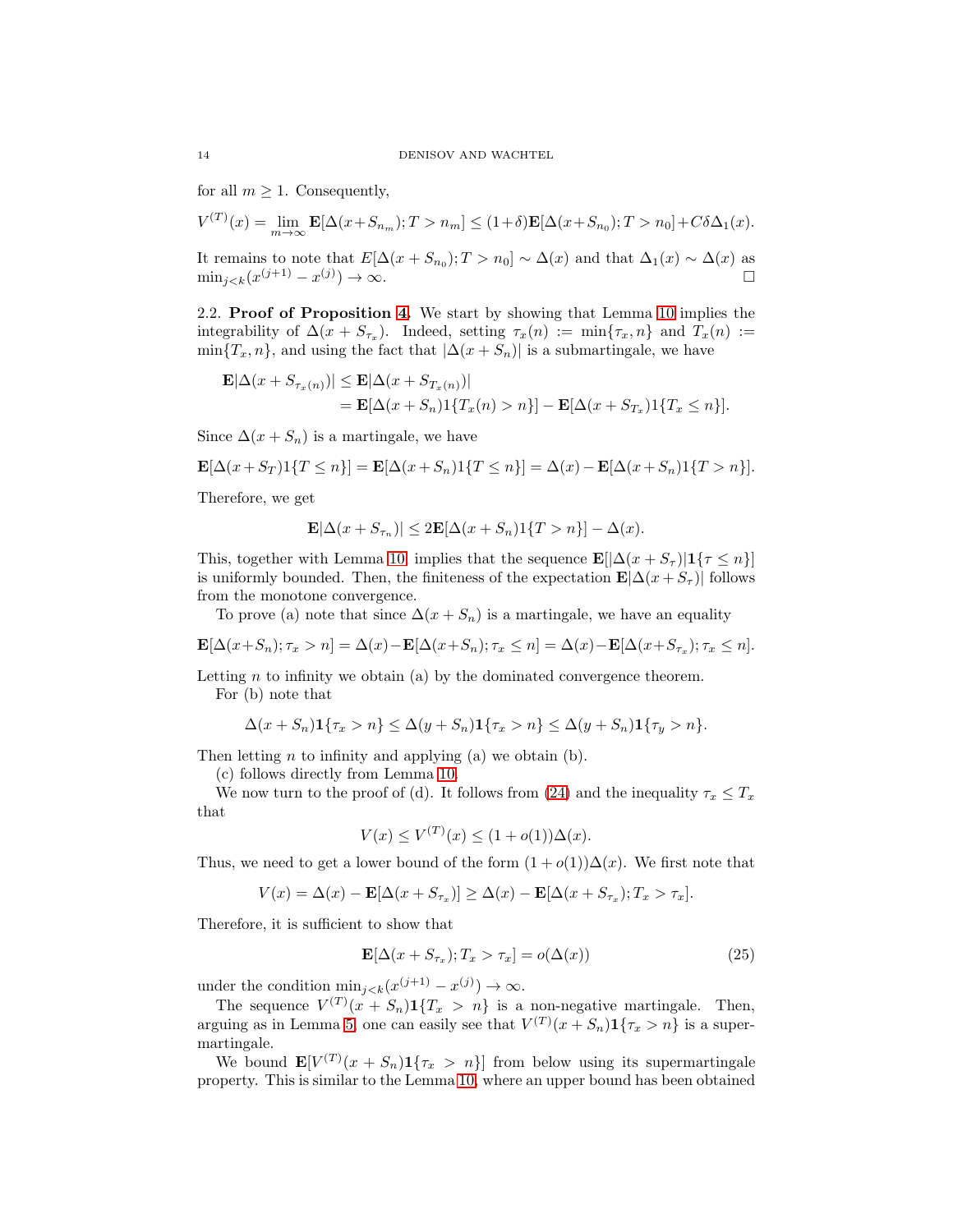using submartingale properties of  $\Delta(x + S_n) \mathbf{1}\{T_x > n\}$ . We have

$$
\mathbf{E}[V^{(T)}(x + S_n); \tau_x > n]
$$
\n
$$
\geq \sum_{i=1}^{n^{1-\epsilon}} \int_{W_{n,\epsilon}} \mathbf{P}\{\nu_n = k, \tau_x > k, x + S_k \in dy\} \mathbf{E}[V^{(T)}(y + S_{n-k}); \tau_y > n - k]
$$
\n
$$
\geq \sum_{i=1}^{n^{1-\epsilon}} \int_{W_{n,\epsilon}} \mathbf{P}\{\nu_n = k, \tau_x > k, x + S_k \in dy\} \mathbf{E}[V^{(T)}(y + S_n); \tau_y > n]
$$
\n
$$
= \sum_{i=1}^{n^{1-\epsilon}} \int_{W_{n,\epsilon}} \mathbf{P}\{\nu_n = k, \tau_x > k, x + S_k \in dy\} \left( V^{(T)}(y) - \mathbf{E}[V^{(T)}(y + S_{\tau_y}); \tau_y \leq n] \right).
$$

Then, applying [\(23\)](#page-12-0) and [\(8\)](#page-6-0), we obtain

$$
\mathbf{E}[V^{(T)}(x+S_n); \tau_x > n] \ge \left(1 - \frac{C}{n^{\gamma}}\right) \mathbf{E}[V^{(T)}(x+S_{n^{1-\varepsilon}}); \tau_x > n^{1-\varepsilon}, \nu_n \le n^{1-\varepsilon}].
$$

Using now Lemma [8,](#page-10-2) we have

$$
\mathbf{E}[V^{(T)}(x+S_n); \tau_x > n] \geq \left(1 - \frac{C}{n^{\gamma}}\right) \mathbf{E}[V^{(T)}(x+S_{n^{1-\epsilon}}); \tau_x > n^{1-\varepsilon}] - C\Delta_1(x)e^{-Cn^{\varepsilon}}.
$$

Starting from  $n_0$  and iterating this procedure, we obtain for the sequence  $n_m =$  $(n_0)^{(1-\epsilon)^{-m}}$  the inequality

$$
\mathbf{E}[V^{(T)}(x + S_{n_m}); \tau_x > n_m] \ge \prod_{j=1}^m \left(1 - \frac{C}{n_0^{\gamma(1-\varepsilon)-j}}\right) \mathbf{E}[V^{(T)}(x + S_{n_0}); \tau_x > n_0] - c\Delta_1(x) \sum_{j=1}^m \exp\{-Cn_0^{\varepsilon(1-\varepsilon)-j}\}.
$$

Next we fix a constant  $\delta > 0$  and pick  $n_0$  such that

$$
\prod_{j=1}^{\infty}\left(1-\frac{C}{n_0^{\gamma(1-\varepsilon)^{-j}}}\right)\geq (1-\delta),\quad c\sum_{j=1}^{\infty}\exp\{-Cn_0^{\varepsilon(1-\varepsilon)^{-j}}\}\leq \delta.
$$

This is possible since both the series and the product converge. Together with the fact that  $V^{(T)}(x+S_n) \mathbf{1}\{\tau_x > n\}$  is a supermartingale and the with lower bound in [\(23\)](#page-12-0) this gives us,

$$
\lim_{n \to \infty} \mathbf{E}[V^{(T)}(x + S_n); \tau_x > n] \ge (1 - \delta) \mathbf{E}[\Delta(x + S_{n_0}); \tau_x > n_0] - \delta \Delta_1(x).
$$

As is not difficult to see  $\mathbf{E}[\Delta(x + S_{n_0}); \tau_x > n_0] \sim \Delta(x)$  and  $\Delta_1(x) \sim \Delta(x)$  as  $\min_{2 \leq j \leq k} (x^{(j)} - x^{(j-1)}) \to \infty$ . Therefore, since  $\delta > 0$  is arbitrary we have a lower asymptotic bound

<span id="page-14-0"></span>
$$
\lim_{n \to \infty} \mathbf{E}[V^{(T)}(x + S_n); \tau_x > n] \ge (1 - o(1))\Delta(x), \tag{26}
$$

provided that  $\min_{2 \leq j \leq k} (x^{(j)} - x^{(j-1)}) \rightarrow \infty$ .

Using the martingale property of  $V^{(T)}(x + S_n) \mathbf{1}\{T_x > n\}$  and noting that

$$
\{T_x > n\} = \{\tau_x > n\} \bigcup \left( \bigcup_{k=1}^n \{T_x > n, \, \tau_x = k\} \right),
$$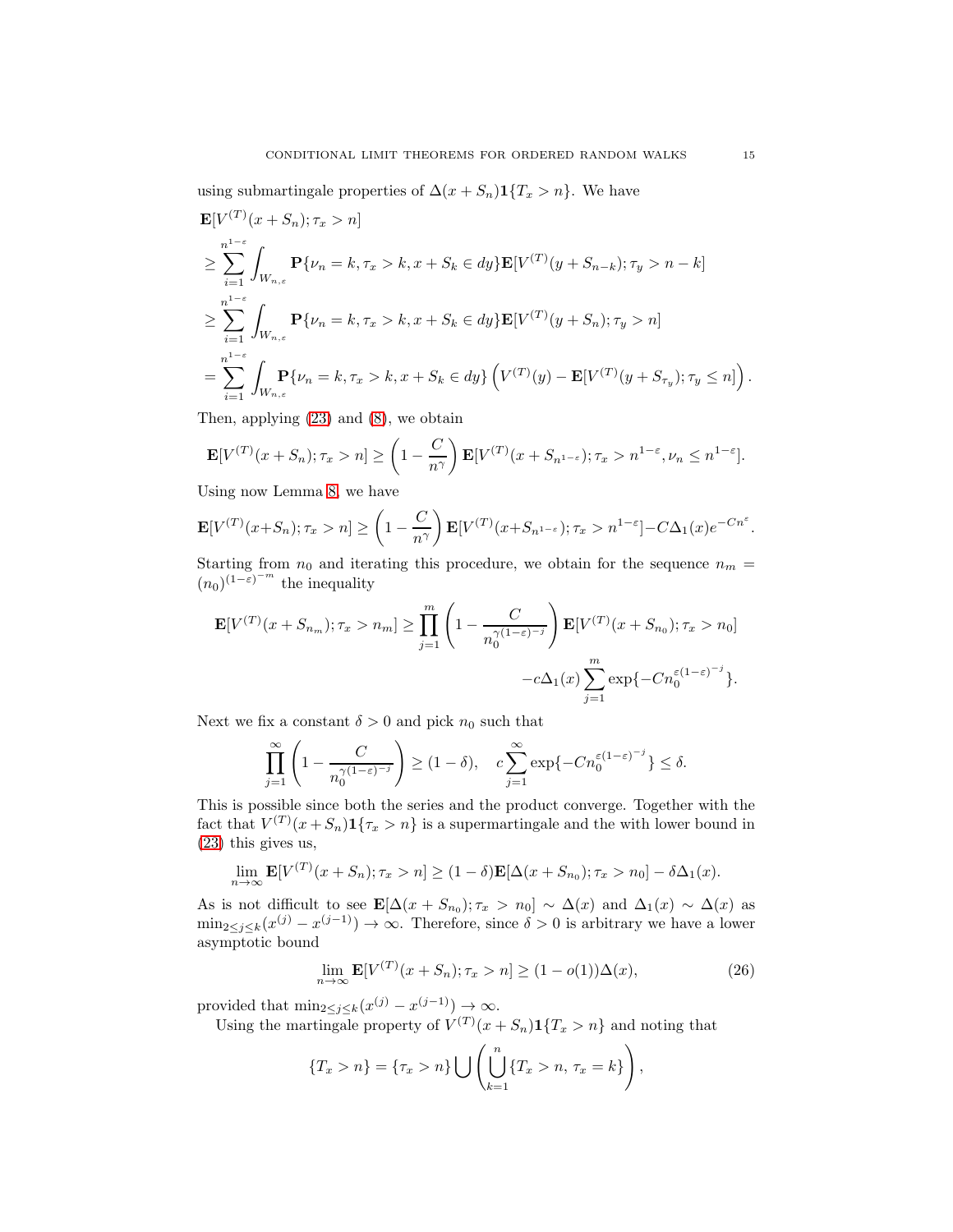we get

$$
V^{(T)}(x) = \mathbf{E}[V^{(T)}(x+S_n)\mathbf{1}\{T_x > n\}]
$$
  
=  $\mathbf{E}[V^{(T)}(x+S_n); \tau_x > n] + \sum_{k=1}^n \mathbf{E}[V^{(T)}(x+S_n)\mathbf{1}\{T_x > n\}; \tau_x = k]$   
=  $\mathbf{E}[V^{(T)}(x+S_n); \tau_x > n] + \sum_{k=1}^n \mathbf{E}[V^{(T)}(x+S_k)\mathbf{1}\{T_x > k\}; \tau_x = k]$   
=  $\mathbf{E}[V^{(T)}(x+S_n); \tau_x > n] + \mathbf{E}[V^{(T)}(x+S_{\tau_x})\mathbf{1}\{T_x > \tau_x\}; \tau_x \le n].$ 

Letting  $n \to \infty$ , we obtain

<span id="page-15-0"></span>
$$
\lim_{n \to \infty} \mathbf{E}[V^{(T)}(x + S_n); \tau_x > n] = V^{(T)}(x) - \mathbf{E}[V^{(T)}(x + S_{\tau_x}); T_x > \tau_x]. \tag{27}
$$

Combining [\(24\)](#page-12-1), [\(26\)](#page-14-0) and [\(27\)](#page-15-0), we have  $E[V^{(T)}(x + S_{\tau_x}); T_x > \tau_x] = o(\Delta(x))$ . Now [\(25\)](#page-13-0) follows from the obvious bound

$$
\mathbf{E}[\Delta(x+S_{\tau_x});T_x>\tau_x]\leq \mathbf{E}[V^{(T)}(x+S_{\tau_x});T_x>\tau_x].
$$

Thus, the proof of (d) is finished.

To prove (e) note that it follows from (d) that there exists R and  $\delta > 0$  such that  $V(x) \geq \delta$  on the set  $S_R = \{x : \min_{2 \leq j \leq k} (x^{(j)} - x^{(j-1)}) > R\}$ . Then, with a positive probability p the random walk can reach this set after N steps if N is sufficiently large. Therefore,

$$
V(x) = \sup_{n\geq 1} \mathbf{E}[\Delta(x+S_n); \tau_x > n] \geq \int_{S_R} \mathbf{P}\{x+S_N \in dy\} \sup_{n\geq 1} \mathbf{E}[\Delta(y+S_n); \tau_y > n]
$$

$$
= \int_{S_R} \mathbf{P}\{x+S_N \in dy\} V(y) \geq \delta p > 0.
$$

This completes the proof of the proposition.

### 3. Coupling

We start by formulating a classical result on the normal approximation of random walks.

<span id="page-15-3"></span>**Lemma 12.** If  $E\xi^{2+\delta} < \infty$  for some  $\delta \in (0,1)$ , then one can define a Brownian motion  $B_t$  on the same probability space such that, for any a satisfying  $0 < a <$  $\frac{\delta}{2(2+\delta)},$ 

<span id="page-15-4"></span>
$$
\mathbf{P}\left(\sup_{u\leq n}|S_{[u]}-B_u|\geq n^{1/2-a}\right)=o\left(n^{2a+a\delta-\delta/2}\right).
$$
 (28)

This statement easily follows from Theorem 2 of [\[10\]](#page-25-10), see also Theorem 2 of [\[4\]](#page-25-14).

<span id="page-15-5"></span>**Lemma 13.** There exists a finite constant  $C$  such that

<span id="page-15-1"></span>
$$
\mathbf{P}(\tau_y^{bm} > n) \le C \frac{\Delta(y)}{n^{k(k-1)/4}}, \quad y \in W. \tag{29}
$$

Moreover,

<span id="page-15-2"></span>
$$
\mathbf{P}(\tau_y^{bm} > n) \sim \varkappa \frac{\Delta(y)}{n^{k(k-1)/4}},\tag{30}
$$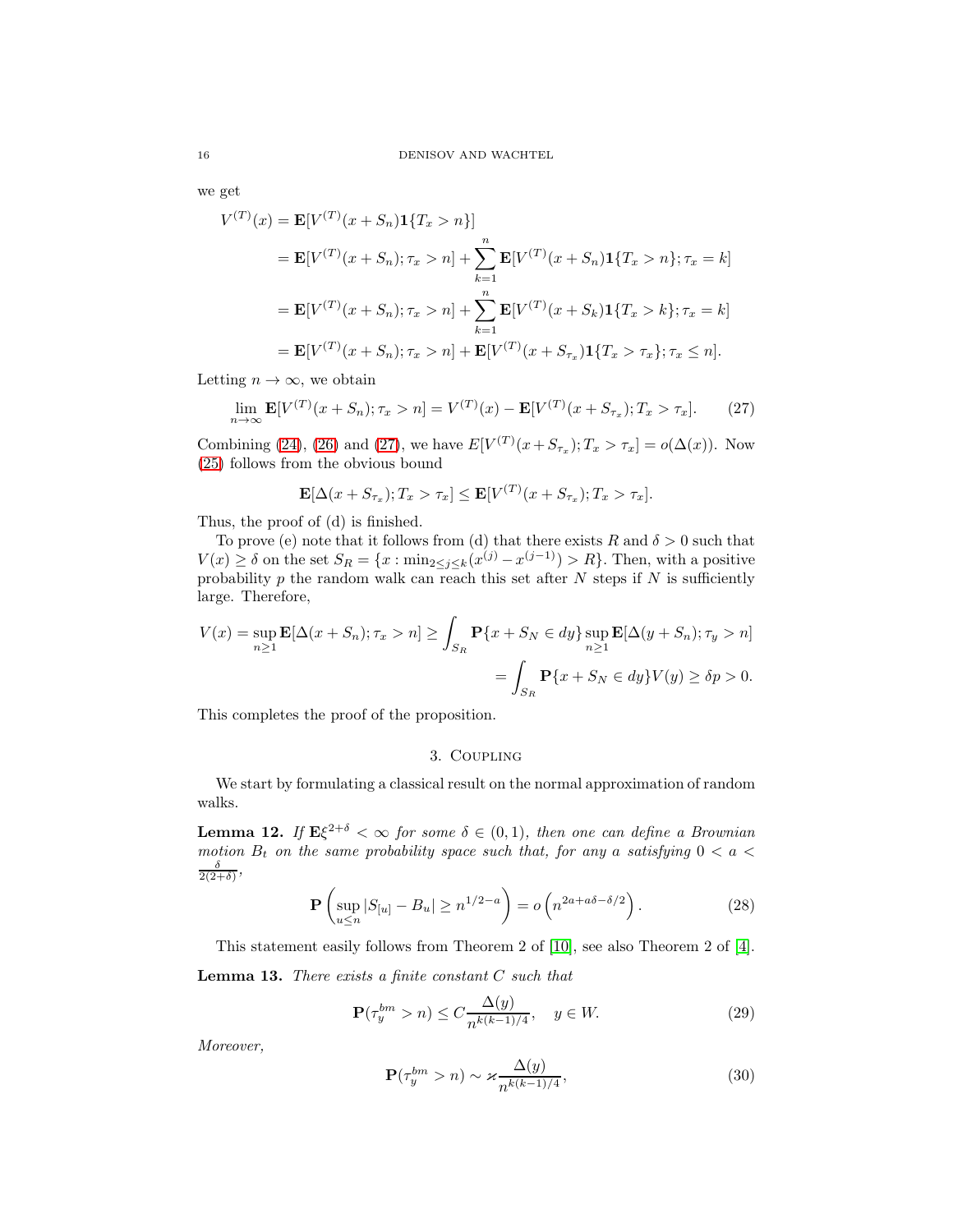uniformly in  $y \in W$  satisfying  $|y| \leq \theta_n \sqrt{n}$  with some  $\theta_n \to 0$ . Finally, the density  $b_t(y, z)$  of the probability  $\mathbf{P}(\tau_y^{bm} > t, B_t \in dz)$  is

<span id="page-16-0"></span>
$$
b_t(y, z) \sim K t^{-k/2} e^{-|z|^2/(2t)} \Delta(y) \Delta(z) t^{-\frac{k(k-1)}{2}}
$$
\n(31)

uniformly in  $y, z \in W$  satisfying  $|y| \leq \theta_n \sqrt{n}$  and  $|z| \leq \sqrt{n/\theta_n}$  with some  $\theta_n \to 0$ . Here,

$$
K = (2\pi)^{-k/2} \prod_{l=0}^{k-1} \frac{1}{l!}; \ \ \varkappa = K \frac{1}{k!} \int_{\mathbf{R}^k} e^{-|x|^2/2} |\Delta(x)| dx = K \frac{1}{k!} 2^{3k/2} \prod_{j=1}^k \Gamma(1+j/2).
$$

Proof. [\(29\)](#page-15-1) has been proved by Varopoulos [\[17\]](#page-25-15), see Theorem 1 and formula (0.4.1) there. The proof of [\(30\)](#page-15-2) and [\(31\)](#page-16-0) can be found in Sections 5.1-5.2 of [\[8\]](#page-25-16).  $\Box$ 

Using the coupling we can translate the results of Lemma [14](#page-16-1) to the random walks setting when  $y \in W_{n,\varepsilon}$ .

<span id="page-16-1"></span>**Lemma 14.** For all sufficiently small  $\varepsilon > 0$ ,

<span id="page-16-4"></span>
$$
\mathbf{P}(\tau_y > n) = \varkappa \Delta(y) n^{-k(k-1)/4} (1 + o(1)), \quad \text{as } n \to \infty \tag{32}
$$

uniformly in  $y \in W_{n,\varepsilon}$  such that  $|y| \leq \theta_n \sqrt{n}$  for some  $\theta_n \to 0$ . Moreover, there exists a constant C such that

<span id="page-16-5"></span>
$$
\mathbf{P}(\tau_y > n) \le C\Delta(y)n^{-k(k-1)/4},\tag{33}
$$

uniformly in  $y \in W_{n,\varepsilon}$ ,  $n \geq 1$ . Finally, for any bounded open set  $D \subset W$ ,

<span id="page-16-6"></span>
$$
\mathbf{P}(\tau_y > n, y + S_n \in \sqrt{n}D) \sim K\Delta(y)n^{-k(k-1)/4} \int_D dz e^{-|z|^2/2} \Delta(z).
$$
 (34)

*Proof.* For every  $y \in W_{n,\varepsilon}$  denote

$$
y^{\pm} = (y_i \pm (i-1)n^{1/2 - 2\varepsilon}, 1 \le i \le k).
$$

Define  $A = \left\{ \sup_{u \leq n} |S_{[u]}^{(r)} - B_u^{(r)}| \leq n^{1/2 - 2\varepsilon} \text{ for all } r \leq k \right\}$ , where  $B^{(r)}$  are as in Lemma [12.](#page-15-3) Then, using [\(28\)](#page-15-4) with  $a = 2\varepsilon$ , we obtain

$$
\mathbf{P}(\tau_y > n) = \mathbf{P}(\tau_y > n, A) + o(n^{-r})
$$
  
=  $\mathbf{P}(\tau_y > n, \tau_{y+}^{bm} > n, A) + o(n^{-r})$   
 $\leq \mathbf{P}(\tau_{y+}^{bm} > n, A) + o(n^{-r})$   
=  $\mathbf{P}(\tau_{y+}^{bm} > n) + o(n^{-r}),$  (35)

where  $r = r(\delta, \varepsilon) = \delta/2 - 4\varepsilon - 2\varepsilon\delta$ . In the same way one can get

<span id="page-16-3"></span>
$$
\mathbf{P}(\tau_{y^-}^{bm} > n) \le \mathbf{P}(\tau_y > n) + o\left(n^{-r}\right). \tag{36}
$$

By Lemma [13,](#page-15-5)

$$
\mathbf{P}(\tau_{y^{\pm}}^{bm} > n) \sim \varkappa \Delta(y^{\pm}) n^{-k(k-1)/4}.
$$

Next, since  $y \in W_{n\varepsilon}$ ,

<span id="page-16-2"></span>
$$
\Delta(y^{\pm}) = \Delta(y)(1 + O(n^{-\varepsilon}))
$$

Therefore, we conclude that

$$
\mathbf{P}(\tau_{y\pm}^{bm} > n) = \varkappa \Delta(y) n^{-k(k-1)/4} (1 + O(n^{-\varepsilon})).
$$

From this relation and bounds [\(35\)](#page-16-2) and [\(36\)](#page-16-3) we obtain

$$
\mathbf{P}(\tau_y > n) = \varkappa \Delta(y) n^{-k(k-1)/4} (1 + O(n^{-\varepsilon})) + o(n^{-r}).
$$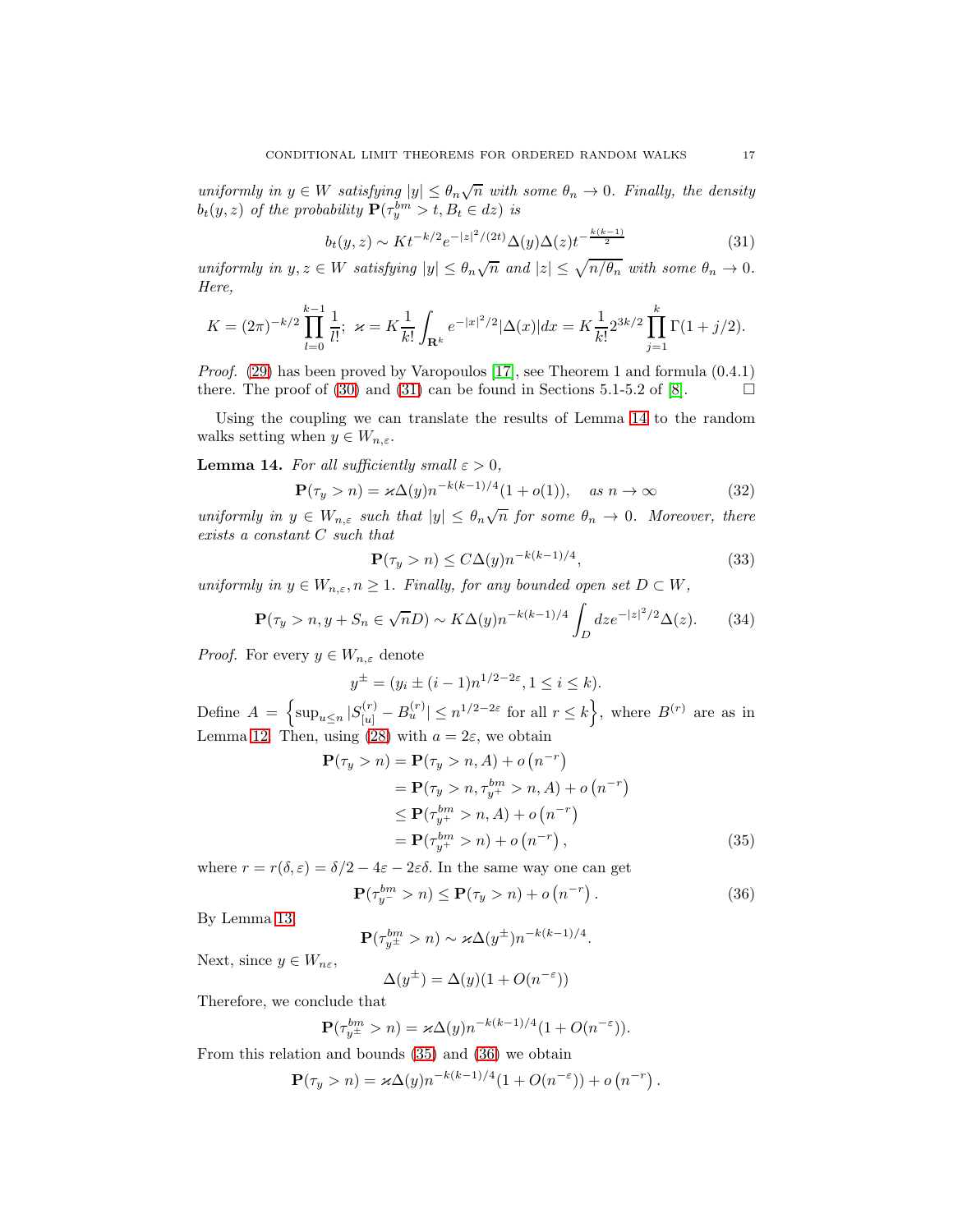Thus, it remains to show that

<span id="page-17-0"></span>
$$
n^{-r} = o(\Delta(y)n^{-k(k-1)/4})
$$
\n(37)

for all sufficiently small  $\varepsilon > 0$  and all  $y \in W_{n,\varepsilon}$ . For that note that for  $y \in W_{n,\varepsilon}$ ,

$$
\Delta(y)n^{-k(k-1)/4} \ge \prod_{i < j} (j-i)n^{-\varepsilon \frac{k(k-1)}{2}}.
$$

Therefore, [\(37\)](#page-17-0) will be valid for all  $\varepsilon$  satisfying

$$
r = 4\varepsilon + 2\delta\varepsilon - \delta/2 < -\varepsilon \frac{k(k-1)}{2}.
$$

This proves  $(32)$ . To prove  $(33)$  it is sufficient to substitute  $(29)$  in  $(35)$ .

The proof of [\(34\)](#page-16-6) is similar. Define two sets,

$$
D^{+} = \{ z \in W : dist(z, D) \leq 4kn^{-2\varepsilon} \}, D^{-} = \{ z \in D : dist(z, \partial D) \leq 4kn^{-2\varepsilon} \}.
$$

Clearly  $D^- \subset D \subset D^+$ . Then, arguing as above, we get

$$
\mathbf{P}(\tau_y > n, y + S_n \in \sqrt{n}D) \le \mathbf{P}(\tau_y > n, y + S_n \in \sqrt{n}D, A) + o(n^{-r})
$$
  
\n
$$
\le \mathbf{P}(\tau_{y^+}^{bm} > n, y^+ + B_n \in \sqrt{n}D^+, A) + o(n^{-r})
$$
  
\n
$$
\le \mathbf{P}(\tau_{y^+}^{bm} > n, y^+ + B_n \in \sqrt{n}D^+) + o(n^{-r}).
$$
 (38)

Similarly,

<span id="page-17-2"></span>
$$
\mathbf{P}(\tau_y > n, y + S_n \in \sqrt{n}D) \ge \mathbf{P}(\tau_{y^-}^{bm} > n, y^- + B_n \in \sqrt{n}D^{-}) + o(n^{-r}). \tag{39}
$$

Now we apply [\(31\)](#page-16-0) and obtain

$$
\mathbf{P}(\tau_{y^{\pm}}^{bm} > n, y^{\pm} + B_n \in \sqrt{n}D^{\pm}) \sim K\Delta(y^{\pm}) \int_{\sqrt{n}D^{\pm}} dz e^{-|z|^2/(2n)} \Delta(z) n^{-\frac{k}{2}} n^{-\frac{k(k-1)}{4}}
$$

$$
= K\Delta(y^{\pm}) \int_{D^{\pm}} dz e^{-|z|^2/2} \Delta(z) n^{-\frac{k(k-1)}{4}}.
$$

It is sufficient to note now that

$$
\Delta(y^{\pm}) \sim \Delta(y)
$$
 and  $\int_{D^{\pm}} dz e^{-|z|^2/2} \Delta(z) \to \int_{D} dz e^{-|z|^2/2} \Delta(z)$ 

as  $n \to \infty$ . From these relations and bounds [\(38\)](#page-17-1) and [\(39\)](#page-17-2) we obtain

$$
\mathbf{P}(\tau_y > n, y + S_n \in \sqrt{n}D) = (K + o(1))\Delta(y) \int_D dz e^{-|z|^2/2} \Delta(z) n^{-\frac{k(k-1)}{4}} + o(n^{-r}).
$$

Recalling [\(37\)](#page-17-0) we arrive at the conclusion.  $\square$ 

4. ASYMPTOTICS FOR  $\mathbf{P}\{\tau_x > n\}$ 

We first note that, in view of Lemma [7,](#page-9-1)

$$
\mathbf{P}(\tau_x > n) = \mathbf{P}(\tau_x > n, \nu_n \le n^{1-\epsilon}) + \mathbf{P}(\tau_x > n, \nu_n > n^{1-\epsilon})
$$
  
=  $\mathbf{P}(\tau_x > n, \nu_n \le n^{1-\epsilon}) + O\left(e^{-Cn^{\epsilon}}\right).$  (40)

<span id="page-17-3"></span><span id="page-17-1"></span>
$$
\sqcup
$$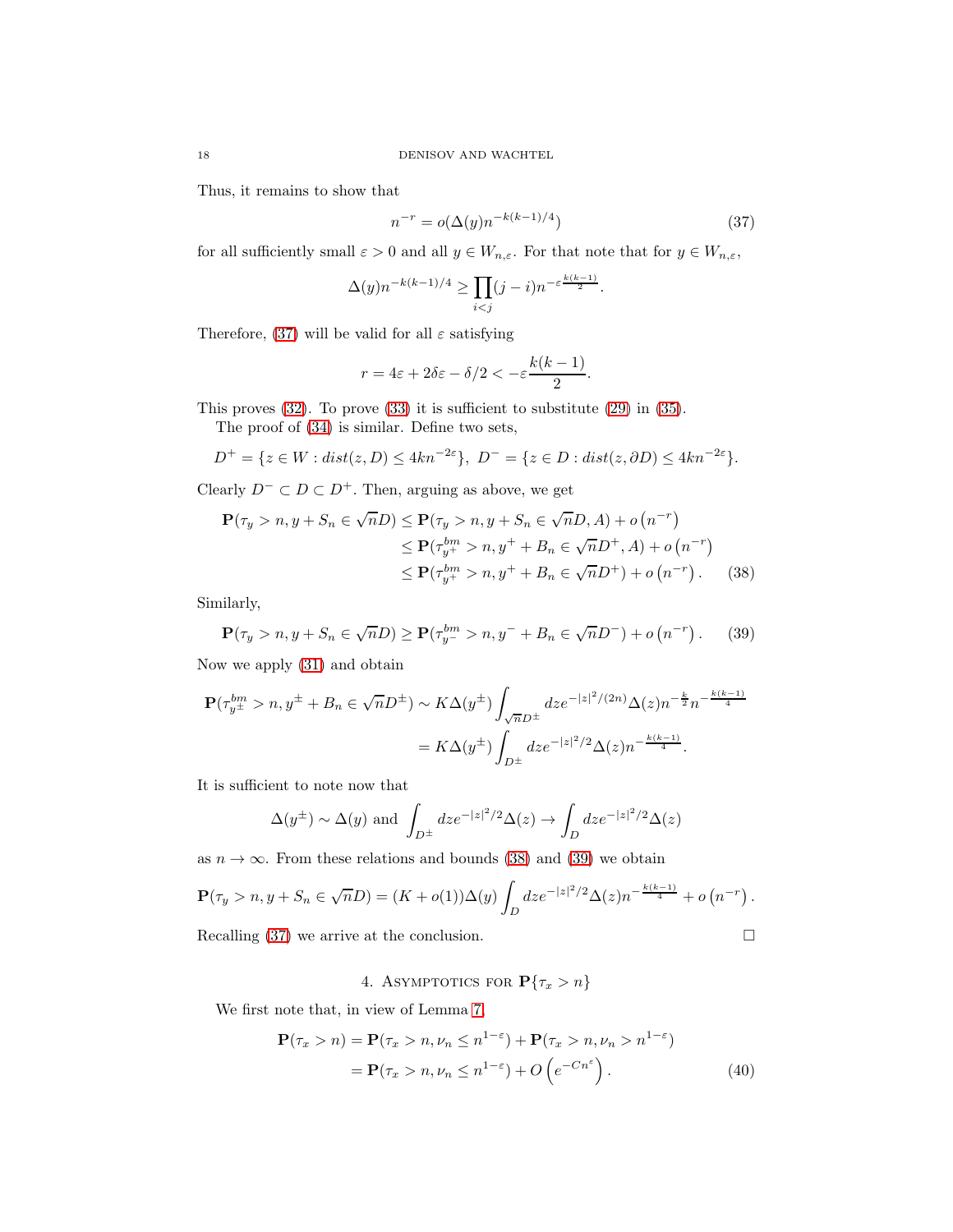Using the strong Markov property, we get for the first term the following estimates

$$
\int_{W_{n,\varepsilon}} \mathbf{P}\left(S_{\nu_n} \in dy, \tau_x > \nu_n, \nu_n \le n^{1-\varepsilon}\right) \mathbf{P}(\tau_y > n) \le \mathbf{P}(\tau_x > n, \nu_n \le n^{1-\varepsilon})
$$
\n
$$
\le \int_{W_{n,\varepsilon}} \mathbf{P}\left(S_{\nu_n} \in dy, \tau_x > \nu_n, \nu_n \le n^{1-\varepsilon}\right) \mathbf{P}(\tau_y > n - n^{1-\varepsilon}).\tag{41}
$$

Applying now Lemmas [14,](#page-16-1) we obtain

$$
\mathbf{P}(\tau_x > n; \nu_n \le n^{1-\epsilon})
$$
\n
$$
= \frac{\varkappa + o(1)}{n^{k(k-1)/4}} \mathbf{E} \left[ \Delta(x + S_{\nu_n}); \tau_x > \nu_n, |S_{\nu_n}| \le \theta_n \sqrt{n}, \nu_n \le n^{1-\epsilon} \right]
$$
\n
$$
+ O\left(\frac{1}{n^{k(k-1)/4}} \mathbf{E} \left[ \Delta(x + S_{\nu_n}); \tau_x > \nu_n, |S_{\nu_n}| > \theta_n \sqrt{n}, \nu_n \le n^{1-\epsilon} \right] \right)
$$
\n
$$
= \frac{\varkappa + o(1)}{n^{k(k-1)/4}} \mathbf{E} \left[ \Delta(x + S_{\nu_n}); \tau_x > \nu_n, \nu_n \le n^{1-\epsilon} \right]
$$
\n
$$
+ O\left(\frac{1}{n^{k(k-1)/4}} \mathbf{E} \left[ \Delta(x + S_{\nu_n}); \tau_x > \nu_n, |S_{\nu_n}| > \theta_n \sqrt{n}, \nu_n \le n^{1-\epsilon} \right] \right). \tag{42}
$$

We now show that the first expectation converges to  $V(x)$  and that the second expectation is negligibly small.

<span id="page-18-3"></span>Lemma 15. Under the assumptions of Theorem [1,](#page-2-0)

<span id="page-18-2"></span><span id="page-18-0"></span>
$$
\lim_{n \to \infty} \mathbf{E} \left[ \Delta(x + S_{\nu_n}) \mathbf{1} \{ \tau_x > \nu_n \}; \nu_n \le n^{1-\varepsilon} \right] = V(x).
$$

Proof. Rearranging, we have

$$
\mathbf{E} \left[ \Delta(x + S_{\nu_n}) \mathbf{1} \{ \tau_x > \nu_n \}; \nu_n \le n^{1-\varepsilon} \right]
$$
\n
$$
= \mathbf{E} \left[ \Delta(x + S_{\nu_n \wedge n^{1-\varepsilon}}) \mathbf{1} \{ \tau_x > \nu_n \wedge n^{1-\varepsilon} \}; \nu_n \le n^{1-\varepsilon} \right]
$$
\n
$$
= \mathbf{E} \left[ \Delta(x + S_{\nu_n \wedge n^{1-\varepsilon}}) \mathbf{1} \{ \tau_x > \nu_n \wedge n^{1-\varepsilon} \} \right]
$$
\n
$$
- \mathbf{E} \left[ \Delta(x + S_{n^{1-\varepsilon}}) \mathbf{1} \{ \tau_x > n^{1-\varepsilon} \}; \nu_n > n^{1-\varepsilon} \right]. \tag{43}
$$

According to Lemma [8,](#page-10-2)

$$
\left| \mathbf{E} \left[ \Delta(x + S_{n^{1-\varepsilon}}) \mathbf{1} \{ \tau_x > n^{1-\varepsilon} \}; \nu_n > n^{1-\varepsilon} \right] \right| \le C(x) \exp\{-Cn^{\varepsilon}\}. \tag{44}
$$

Further,

$$
\mathbf{E} \left[ \Delta(x + S_{\nu_n \wedge n^{1-\epsilon}}) \mathbf{1} \{ \tau_x > \nu_n \wedge n^{1-\epsilon} \} \right]
$$
\n
$$
= \mathbf{E} \left[ \Delta(x + S_{\nu_n \wedge n^{1-\epsilon}}) \right] - \mathbf{E} \left[ \Delta(x + S_{\nu_n \wedge n^{1-\epsilon}}) \mathbf{1} \{ \tau_x \le \nu_n \wedge n^{1-\epsilon} \} \right]
$$
\n
$$
= \Delta(x) - \mathbf{E} \left[ \Delta(x + S_{\nu_n \wedge n^{1-\epsilon}}) \mathbf{1} \{ \tau_x \le \nu_n \wedge n^{1-\epsilon} \} \right]
$$
\n
$$
= \Delta(x) - \mathbf{E} \left[ \Delta(x + S_{\tau_x}) \mathbf{1} \{ \tau_x \le \nu_n \wedge n^{1-\epsilon} \} \right],
$$

here we have used the martingale property of  $\Delta(x+S_n)$ . Noting that  $\nu_n \wedge n^{1-\varepsilon} \to \infty$ almost surely, we have

$$
\Delta(x + S_{\tau_x}) \mathbf{1}\{\tau_x \le \nu_n \wedge n^{1-\epsilon}\} \to \Delta(x + S_{\tau_x}).
$$

Then, using the integrability of  $\Delta(x + S_{\tau_x})$  and the dominated convergence, we obtain

<span id="page-18-1"></span>
$$
\mathbf{E}\left[\Delta(x+S_{\tau_x})\mathbf{1}\{\tau_x\leq\nu_n\wedge n^{1-\epsilon}\}\right]\to\mathbf{E}\left[\Delta(x+S_{\tau_x})\right].\tag{45}
$$

Combining  $(43)$ – $(45)$ , we finish the proof of the lemma.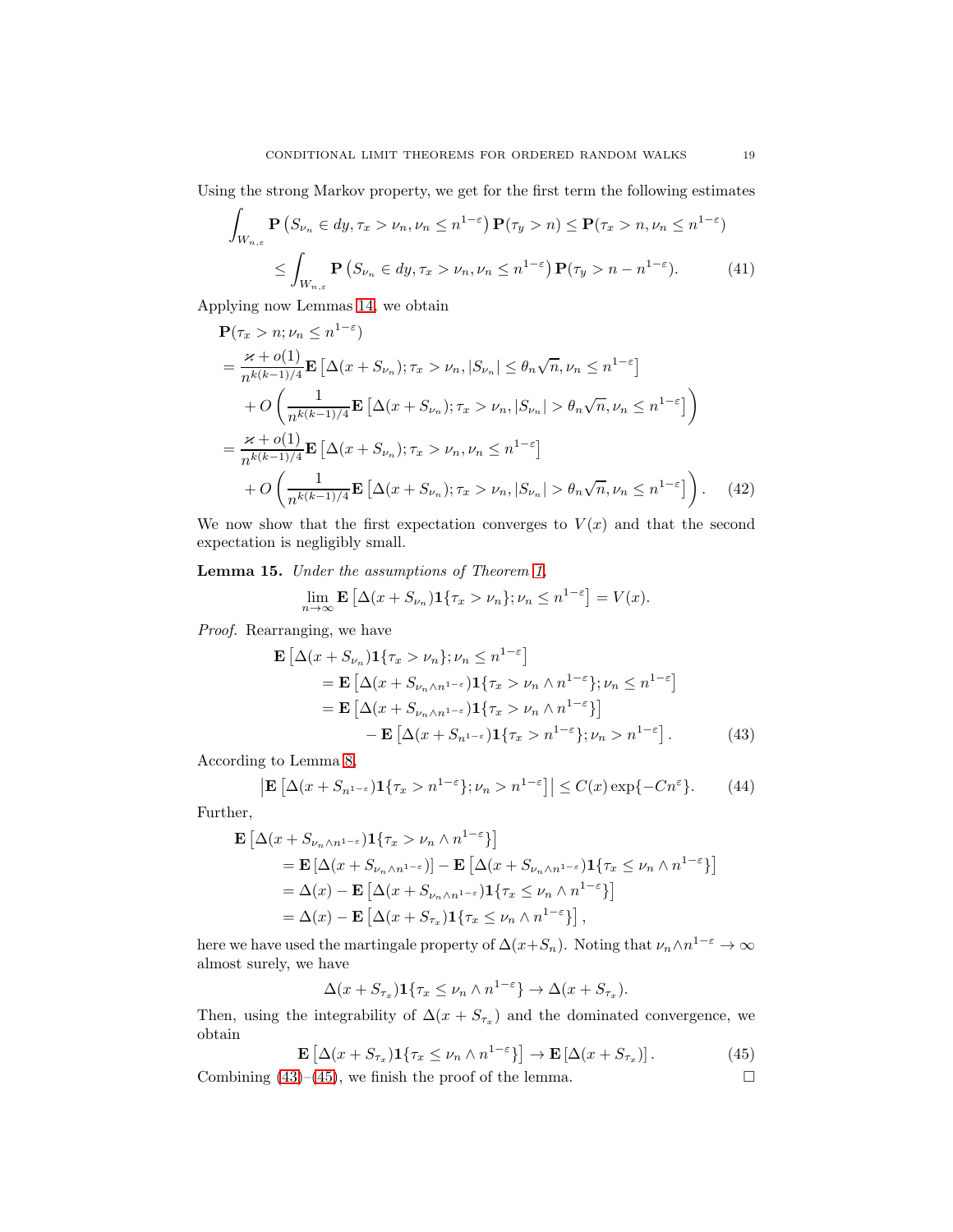Lemma 16. Under the assumptions of Theorem [1,](#page-2-0)

$$
\lim_{n \to \infty} \mathbf{E} \left[ \Delta(x + S_{\nu_n}); \tau_x > \nu_n, |S_{\nu_n}| > \theta_n \sqrt{n}, \nu_n \le n^{1-\varepsilon} \right] = 0.
$$

Proof. We first note that

$$
\mathbf{E} \left[ \Delta(x + S_{\nu_n}); \tau_x > \nu_n, |S_{\nu_n}| > \theta_n \sqrt{n}, \nu_n \le n^{1-\varepsilon} \right]
$$
  
\n
$$
\le \mathbf{E} \left[ \Delta(x + S_{\nu_n}); T_x > \nu_n, |S_{\nu_n}| > \theta_n \sqrt{n}, \nu_n \le n^{1-\varepsilon} \right]
$$
  
\n
$$
\le \mathbf{E} \left[ \Delta(x + S_{n^{1-\varepsilon}}); T_x > n^{1-\varepsilon}, M_{n^{1-\varepsilon}} > \theta_n \sqrt{n} \right],
$$

where we used the submartingale property of  $\Delta(x + S_j) \mathbf{1}\{T_x > j\}$ , see Lemma [5.](#page-5-2) (Recall that  $M_j = \max_{i \leq j, r \leq k} |S_i^{(r)}|$ .) Therefore, it is sufficient to show that

<span id="page-19-2"></span>
$$
\mathbf{E}\left[\Delta(x+S_n);T_x > n, M_n > n^{1/2+2\delta}\right] \to 0\tag{46}
$$

for any positive  $\delta$ .

Define

$$
A_n = \left\{ \max_{1 \le i \le n, 1 \le j \le k} |\xi_i^{(j)}| \le n^{1/2 + \delta} \right\}.
$$

Then

$$
\mathbf{E}\left[\Delta(x+S_n);T_x>n,M_n>n^{1/2+2\delta},A_n\right]\leq \mathbf{E}\left[|\Delta(x+S_n)|;M_n>n^{1/2+2\delta},A_n\right].
$$

Since  $|S_n^{(j)}| \le n \max_{i \le n} |\xi_i^{(j)}| \le n^{3/2+\delta}$  on the event  $A_n$ , we arrive at the following upper bound

$$
\mathbf{E}\left[\Delta(x+S_n); T_x > n, M_n > n^{1/2+2\delta}, A_n\right]
$$
  
\$\leq C(x) \left(n^{3/2+\delta}\right)^{k(k-1)/2} \mathbf{P}(M\_n > n^{1/2+2\delta}, A\_n).

Applying now one of the Fuk-Nagaev inequalities, see Corollary 1.11 in [\[13\]](#page-25-12), we have

$$
\mathbf{P}(M_n > n^{1/2+2\delta}, A_n) \le \exp\{-Cn^{\delta}\}.
$$

As a result,

<span id="page-19-1"></span>
$$
\lim_{n \to \infty} \mathbf{E} \left[ \Delta(x + S_n); T_x > n, M_n > n^{1/2 + 2\delta}, A_n \right] = 0 \tag{47}
$$

Define

$$
\Sigma_l := \sum_{i=1}^l \sum_{j=1}^k \mathbf{1}\{|\xi_i^{(j)}| > n^{1/2+\delta}\}, \quad l \le n
$$

and

$$
\Sigma_{l,n} := \sum_{i=l+1}^{n} \sum_{j=1}^{k} \mathbf{1}\{|\xi_i^{(j)}| > n^{1/2+\delta}\}, \quad l < n.
$$

We note that

$$
\mathbf{E}\left[\Delta(x+S_n);T_x > n, M_n > n^{1/2+2\delta}, \overline{A_n}\right] \le \mathbf{E}\left[\Delta(x+S_n)\Sigma_n; T_x > n\right]
$$

$$
= \mathbf{E}\left[\Delta(x+S_n)\Sigma_n\right] - \mathbf{E}\left[\Delta(x+S_n)\Sigma_n; T_x \le n\right]. \tag{48}
$$

Since the conditioned distribution of  $S_n$  given  $\Sigma$  is exchangeable, we may apply Theorem 2.1 of [\[11\]](#page-25-3), which says that

<span id="page-19-0"></span>
$$
\mathbf{E}[\Delta(x+S_l)|\Sigma_l] = \Delta(x), \quad l \leq n.
$$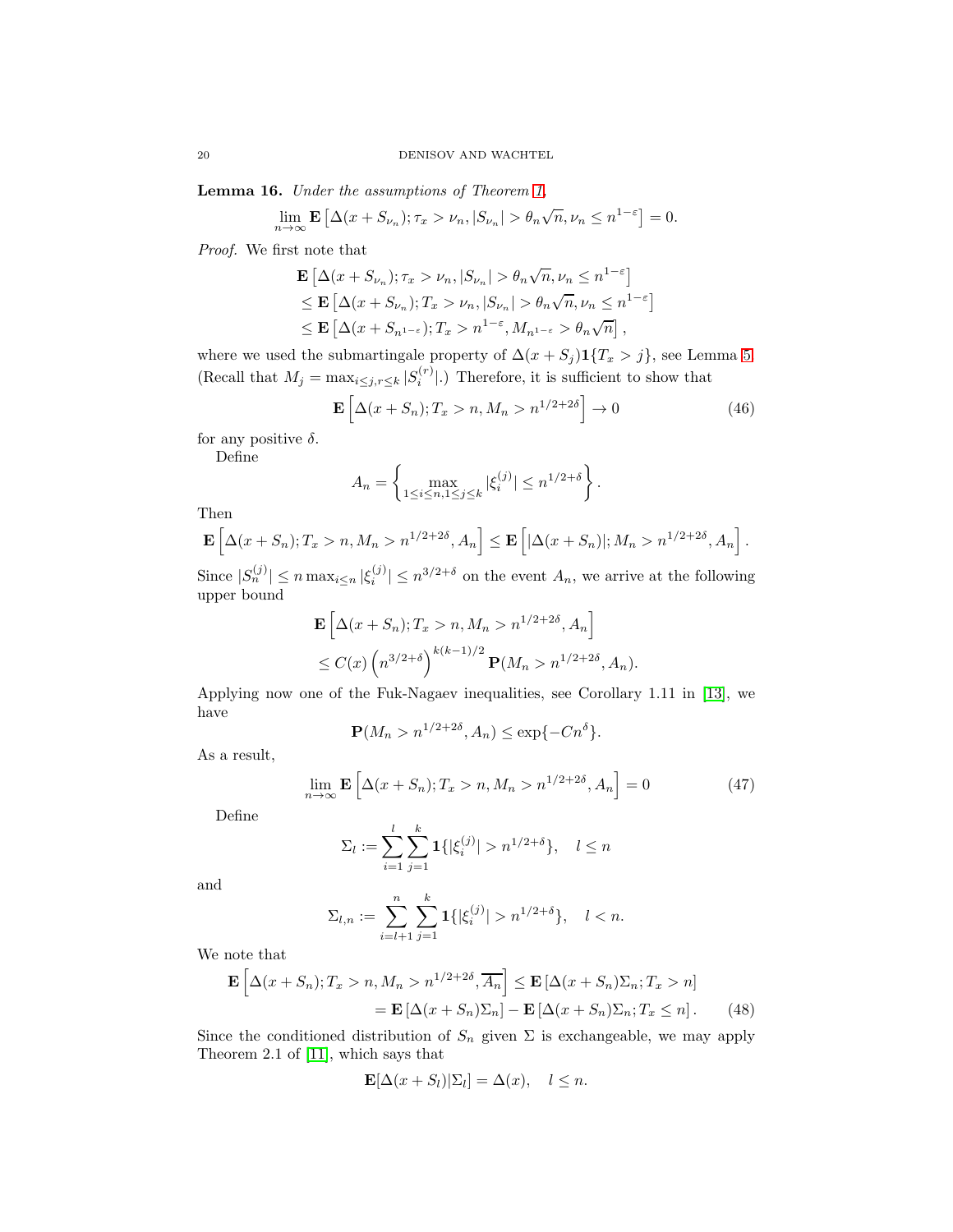Therefore,

$$
\mathbf{E}[\Delta(x+S_l)] = \Delta(x)\mathbf{E}[\Sigma_l] = k\Delta(x)l\mathbf{P}(|\xi| > n^{1/2+\delta}), \quad l \le n. \tag{49}
$$

Using this equality and conditioning on  $\mathcal{F}_l$ , we have

$$
\mathbf{E} [\Delta(x+S_n)\Sigma_n; T_x = l] = \mathbf{E} [\Delta(x+S_n)\Sigma_l; T_x = l] + \mathbf{E} [\Delta(x+S_n)\Sigma_{l,n}; T_x = l]
$$
  
=  $\mathbf{E} [\Delta(x+S_l)\Sigma_l; T_x = l] + \mathbf{E} [\mathbf{E} [\Delta(x+S_n)\Sigma_{l,n}|\mathcal{F}_l]; T_x = l]$   
=  $\mathbf{E} [\Delta(x+S_l)\Sigma_l; T_x = l] + \mathbf{E} [\Delta(x+S_l); T_x = l] \mathbf{E} \Sigma_{l,n},$ 

Consequently,

$$
\mathbf{E} [\Delta(x + S_n)\Sigma; T_x \le n] = \mathbf{E} [\Delta(x + S_T)\Sigma_T; T_x \le n] + O\left(n\mathbf{P}(|\xi| > n^{1/2+\delta})\mathbf{E} [\Delta(x + S_T); T_x \le n]\right) = \mathbf{E} [\Delta(x + S_T)\Sigma_T; T_x \le n] + o(1).
$$

Finally,

$$
|\mathbf{E}\left[\Delta(x+S_T)\Sigma_T; T_x \leq n\right]| \leq \mathbf{E}\left[|\Delta(x+S_T)|\Sigma_n\right] = o(1),
$$

by the dominated convergence, since  $\Sigma_n \to 0$ . This implies that

<span id="page-20-0"></span>
$$
\mathbf{E}\left[\Delta(x+S_n)\Sigma; T_x \le n\right] = o(1). \tag{50}
$$

Combining [\(48\)](#page-19-0)–[\(50\)](#page-20-0), we see that the left hand side of [\(48\)](#page-19-0) converges to zero. Then, taking into account [\(47\)](#page-19-1), we get [\(46\)](#page-19-2). Thus, the proof is finished.  $\square$ 

Now we are in position to complete the proof of Theorem [1.](#page-2-0) It follows from the lemmas and [\(40\)](#page-17-3) and [\(42\)](#page-18-2) that

$$
\mathbf{P}(\tau_x > n) = \frac{\varkappa V(x)}{n^{k(k-1)/4}} (1 + o(1)).
$$

## 5. Weak convergence results

**Lemma 17.** For any  $x \in W$ , the distribution  $\mathbf{P}\left(\frac{x+S_n}{\sqrt{n}} \in \cdot | \tau_x > n\right)$  weakly converges to the distribution with the density  $\frac{1}{Z_1}e^{-|y|^2/2}\Delta(y)$ , where  $Z_1$  is the norming constant.

Proof. We need to show that

<span id="page-20-1"></span>
$$
\frac{\mathbf{P}(x+S_n \in \sqrt{n}A, \tau_x > n)}{\mathbf{P}(\tau_x > n)} \to Z_1^{-1} \int_A e^{-|y|^2/2} \Delta(y) dy. \tag{51}
$$

First note that, as in [\(40\)](#page-17-3) and [\(42\)](#page-18-2),

$$
\mathbf{P}(x+S_n \in \sqrt{n}A, \tau_x > n) = \mathbf{P}(\tau_x > n, x+S_n \in \sqrt{n}A, \nu_n \le n^{1-\epsilon}) + O\left(e^{-Cn^{\epsilon}}\right)
$$
  
=  $\mathbf{P}(\tau_x > n, x+S_n \in \sqrt{n}A, |S_{\nu_n}| \le \theta_n\sqrt{n}, \nu_n \le n^{1-\epsilon}) + o(\mathbf{P}(\tau_x > n)).$ 

Next,

$$
\mathbf{P}(\tau_x > n, x + S_n \in \sqrt{n}A, |S_{\nu_n}| \le \theta_n \sqrt{n}, \nu_n \le n^{1-\epsilon})
$$
  
= 
$$
\sum_{j=1}^{n^{1-\epsilon}} \int_{W_{n,\epsilon} \cap \{|y| \le \theta_n \sqrt{n}\}} \mathbf{P}(\tau_x > k, x + S_k \in y \in \sqrt{n}A, \nu_n = k)
$$
  

$$
\times \mathbf{P}(\tau_y > n - k, y + S_{n-k} \in \sqrt{n}A).
$$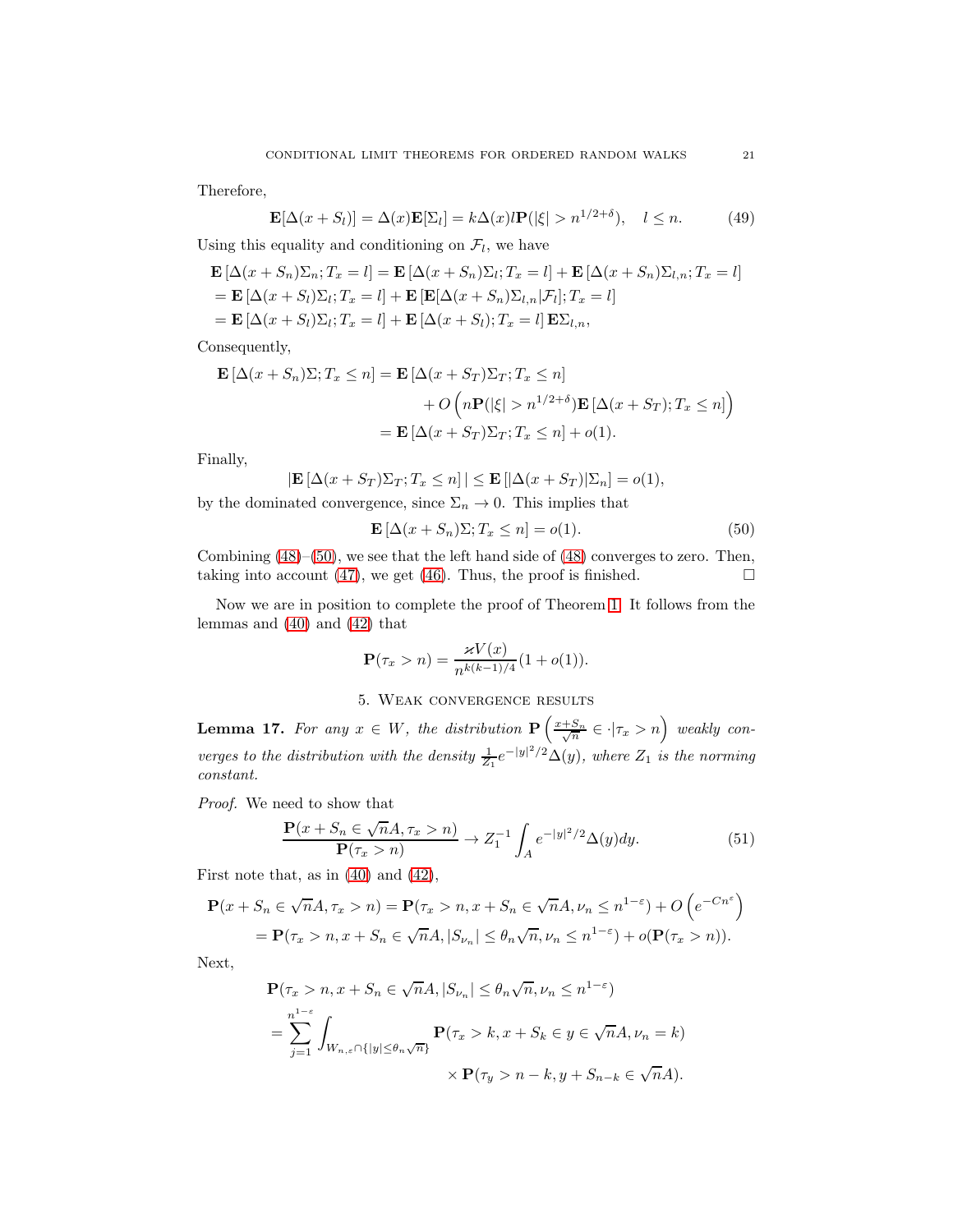Using the coupling and arguing as in Lemma [14,](#page-16-1) one can show that

$$
\mathbf{P}(\tau_y > n-k, y+S_{n-k} \in \sqrt{n}A) \sim \mathbf{P}(\tau_y^{bm} > n, y+B_n \in \sqrt{n}A)
$$

uniformly in  $k \leq n^{1-\varepsilon}$  and  $y \in W_{n,\varepsilon}$ . Next we apply asymptotics [\(31\)](#page-16-0) and obtain that

$$
\mathbf{P}(\tau_y > n-k, y+S_{n-k} \in \sqrt{n}A) \sim K \int_A dz e^{-|z|^2/2} \Delta(y) \Delta(z) n^{-k(k-1)/4}
$$

uniformly in  $y \in W_{n,\varepsilon}$ ,  $|y| \leq \theta_n \sqrt{n}$ . As a result we obtain

$$
\mathbf{P}(x+S_n \in \sqrt{n}A, \tau_x > n) \sim \int_A dz e^{-|z|^2/2} \Delta(z) n^{-k(k-1)/4}
$$
  
×  $K \mathbf{E}[\Delta(S_{\nu_n}) \tau_x > n, x+S_n \in \sqrt{n}A, |S_{\nu_n}| \le \theta_n \sqrt{n}, \nu_n \le n^{1-\varepsilon}]$   
~  $\sim K \int_A dz e^{-|z|^2/2} \Delta(z) n^{-k(k-1)/4} V(x),$ 

where the latter equivalence holds due to Lemma [15.](#page-18-3) Substituting the latter equiv-alence in [\(51\)](#page-20-1) and using the asymptotics for  $P(\tau_x > n)$ , we arrive at the conclusion.  $\Box$ 

Now we change slightly notation. Let

$$
\mathbf{P}_x(S_n \in A) = \mathbf{P}(x + S_n \in A).
$$

<span id="page-21-0"></span>**Lemma 18.** Let  $X^n(t) = \frac{S_{[nt]}}{\sqrt{n}}$  be the family of processes with the probability measure  $\widehat{\mathbf{P}}_{x\sqrt{n}}^{(V)}$ ,  $x \in W$ . Then  $X^n$  weakly converges in  $C(0,\infty)$  to the Dyson Brownian motion with starting point  $x$ , i.e. to the process distributed according to the probability measure  $\widehat{\mathbf{P}}_x^{(\Delta)}$ .

Proof. The proof is given via coupling from Lemma [12.](#page-15-3) To prove the claim we need to show that the convergence take place in  $C[0, l]$  for every l. The proof is identical for l, so we let  $l = 1$  to simplify notation. Thus it sufficient to show that for every function  $f : 0 \le f \le 1$  uniformly continuous on  $C[0, 1]$ ,

$$
\widehat{\mathbf{E}}_{x\sqrt{n}}^{(V)} f(X^n) \to \widehat{\mathbf{E}}_x^{(\Delta)} f(B) \quad \text{as } n \to \infty.
$$

By Lemma [12](#page-15-3) one can define  $B_n$  and  $S_n$  on the same probability in such a way that the complement of the event

$$
A_n = \{ \sup_{u \le n} |S_{[u]} - B_u| \le n^{1/2 - a} \}
$$

is negligible:

$$
\mathbf{P}(\overline{A}_n) = o(n^{-\gamma})
$$

for some  $a > 0$  and  $\gamma > 0$ . Let  $B_t^n = B_{nt}/\sqrt{n}$ . By the scaling property of the Brownian motion  $\widehat{\mathbf{E}}_x^{(\Delta)} f(B) = \widehat{\mathbf{E}}_{x\sqrt{n}}^{(\Delta)} f(B^n)$ .

Split the expectation into two parts,

$$
\widehat{\mathbf{E}}_{x\sqrt{n}}^{(V)}f(X^n) = \widehat{\mathbf{E}}_{x\sqrt{n}}^{(V)}[f(X^n);A_n] + \widehat{\mathbf{E}}_{x\sqrt{n}}^{(V)}[f(X^n);A_n] \equiv E_1 + E_2.
$$

Since the function  $f$  is uniformly continuous,

$$
|f(X^n) - f(B^n)| \le C \sup_{0 \le u \le 1} |X_u^n - B_u^n| \le Cn^{-a}
$$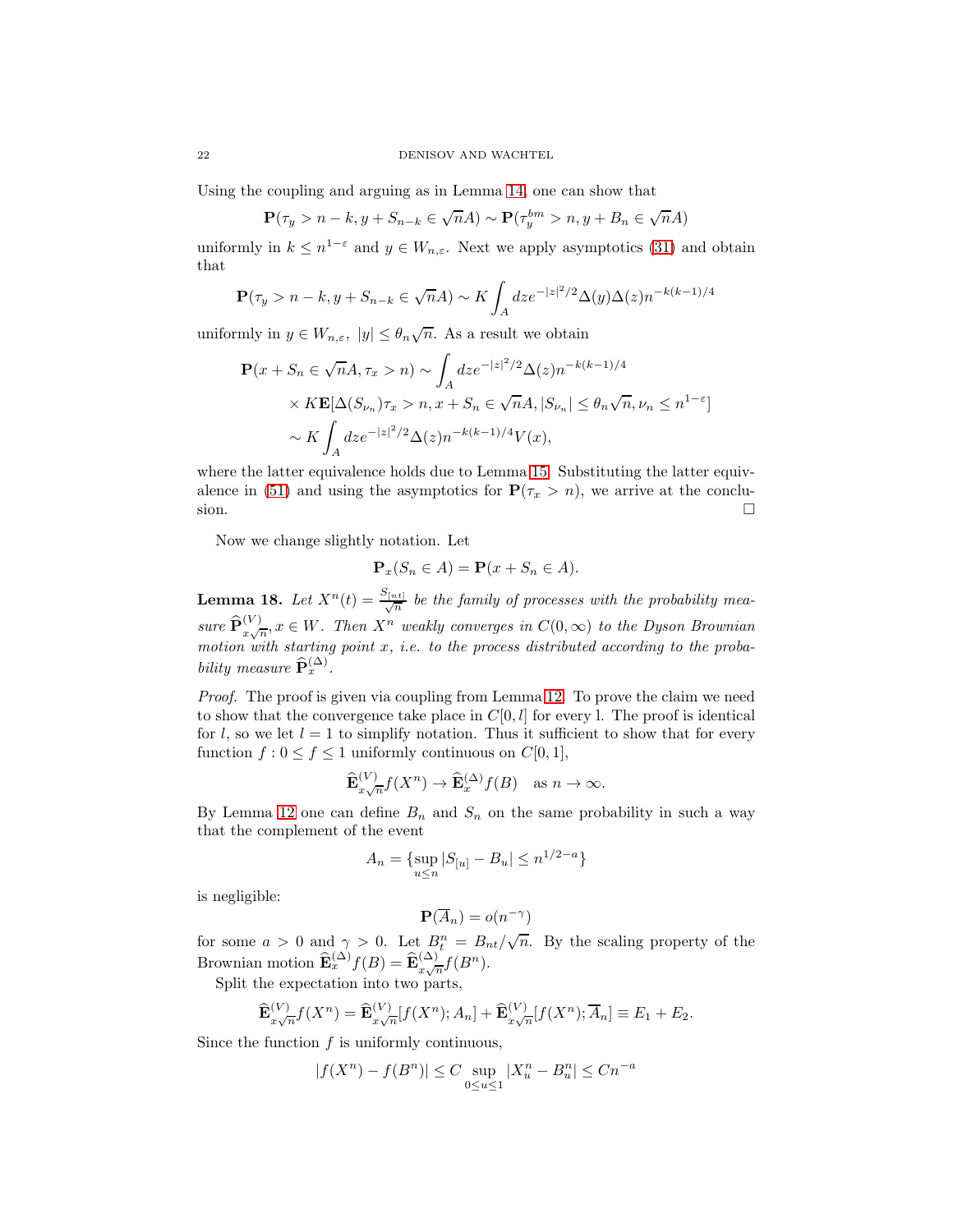on the event  $A_n$ . Then,

$$
\frac{1}{V(x\sqrt{n})}\mathbf{E}_{x\sqrt{n}}[(f(X^n) - f(B^n))V(S_n); \tau > n, A_n]
$$
\n
$$
\le Cn^{-a}\frac{\mathbf{E}_{x\sqrt{n}}[V(S_n); \tau > n, A_n]}{V(x\sqrt{n})} \le Cn^{-a}\frac{\mathbf{E}_{x\sqrt{n}}[V(S_n); \tau > n]}{V(x\sqrt{n})} = Cn^{-a}
$$

tends to 0 as  $n \to \infty$ . Therefore,

$$
E_1 = \frac{1}{V(x\sqrt{n})} \mathbf{E}_{x\sqrt{n}}[f(X^n)V(S_n); \tau > n, A_n]
$$
  
=  $o(1) + \frac{1}{V(x\sqrt{n})} \mathbf{E}_{x\sqrt{n}}[f(B^n)V(S_n); \tau > n, A_n].$ 

Moreover, on the event  $A_n$  hold the following inequalities

$$
B_i^{(j)}-B_i^{(j-1)}-2n^{1/2-a}\leq S_i^{(j)}-S_i^{(j-1)}\leq B_i^{(j)}-B_i^{(j-1)}+2n^{1/2-a}
$$

for  $1 \leq i \leq n$  and  $2 \leq j \leq k$ . Let  $x_n^{\pm} = (x\sqrt{n} \pm 2(j-1)n^{1/2-a})$ . Arguing as in Lemma [14](#page-16-1) and using monotonicity of  $V$ , we obtain

$$
\frac{1}{V(x\sqrt{n})} \mathbf{E}_{x\sqrt{n}}[f(B^n)V(S_n); \tau > n, A_n]
$$
\n
$$
\leq \frac{(1+o(1))}{V(x\sqrt{n})} \mathbf{E}_{x_n^+}[f(B^n)V(B_n); \tau^{bm} > n, A_n]
$$
\n
$$
\leq \frac{(1+o(1))}{V(x\sqrt{n})} \mathbf{E}_{x_n^+}[f(B^n)\Delta(B_n); \tau^{bm} > n, A_n]
$$
\n
$$
= (1+o(1)) \frac{V(x_n^+)}{V(x\sqrt{n})} \widehat{\mathbf{E}}_{x_n^+}^{\Delta}[f(B^n); A_n] = (1+o(1)) \widehat{\mathbf{E}}_{x_n^+}^{\Delta}[f(B^n); A_n],
$$

where we used (d) of Proposition [4](#page-5-4) in the second and the third lines. Replacing  $x^+$ with  $x^-$ , one can easily obtain the following lower bound

$$
\frac{1}{V(x\sqrt{n})} \mathbf{E}_{x\sqrt{n}}[f(B^n)V(S_n); \tau > n, A_n] \ge (1 + o(1)) \widehat{\mathbf{E}}_{x_n}^{\Delta}[f(B^n); A_n].
$$

Note also that

$$
\widehat{\mathbf{E}}_{x_n^{\pm}}^{\Delta} [f(B^n); A_n] = \widehat{\mathbf{E}}_{x_n^{\pm}}^{\Delta} [f(B^n)] - \widehat{\mathbf{E}}_{x_n^{\pm}}^{\Delta} [f(B^n); \overline{A}_n]
$$

$$
= (1 + o(1)) \widehat{\mathbf{E}}_{x\sqrt{n}}^{\Delta} [f(B^n)] - \widehat{\mathbf{E}}_{x_n^{\pm}}^{\Delta} [f(B^n); \overline{A}_n]
$$

Therefore,

$$
|E_1 - \widehat{\mathbf{E}}_{x\sqrt{n}}^{\Delta}[f(B^n)]| \leq o(1) + \widehat{\mathbf{E}}_{x_n^+}^{\Delta}[f(B^n); \overline{A}_n] + \widehat{\mathbf{E}}_{x_n}^{\Delta}[f(B^n); \overline{A}_n].
$$

Thus, if we show that

$$
\widehat{\mathbf{E}}_{x_n^{\pm}}^{\Delta} [f(B^n); \overline{A}_n] = o(1), \text{ and } E_2 = o(1),
$$

we are done. Since the proofs of these statements are almost identical we concentrate on showing that  $E_2 = o(1)$ . We have, since  $f \leq 1$ ,

$$
E_2 \le \frac{1}{V(x\sqrt{n})} \mathbf{E}_{x\sqrt{n}}[V(S_n); |S_n| \le n^{1/2+\delta}, \overline{A_n}] + \frac{1}{V(x\sqrt{n})} \mathbf{E}_{x\sqrt{n}}[V(S_n); |S_n| > n^{1/2+\delta}].
$$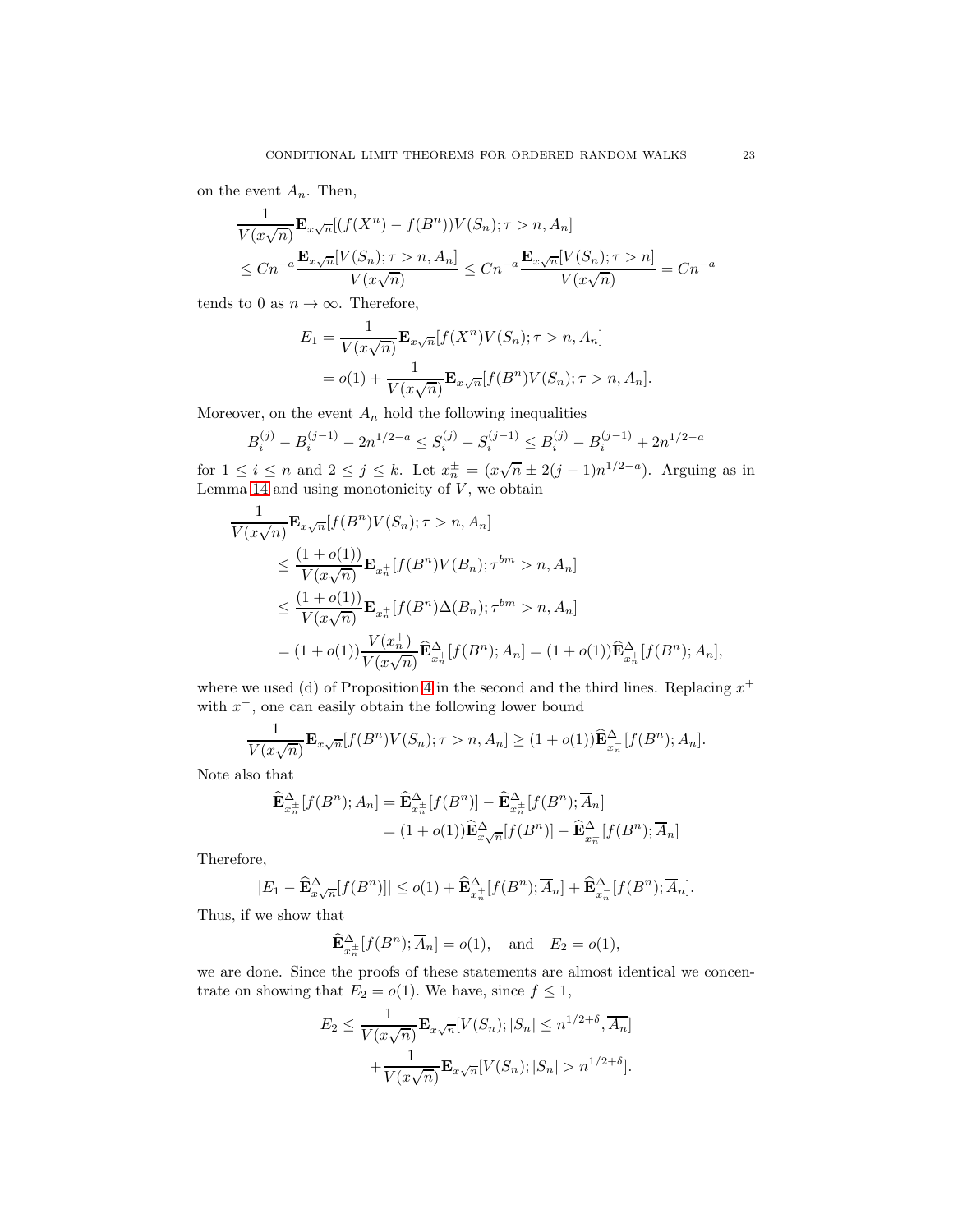Put  $y_n = (2n^{1/2+\delta}, \ldots, 2(k-1)n^{1/2+\delta})$ . Then,

$$
\frac{1}{V(x\sqrt{n})} \mathbf{E}_{x\sqrt{n}}[V(S_n); |S_n| \le n^{1/2+\delta}, \overline{A_n}] \le \frac{V(x_n + y_n)}{V(x\sqrt{n})} \mathbf{P}_{x\sqrt{n}}(|S_n| \le n^{1/2+\delta}, \overline{A_n})
$$

$$
\le C \frac{\Delta_1(x_n + y_n)}{\Delta(x\sqrt{n})} \mathbf{P}_{x\sqrt{n}}(\overline{A_n}) \le C n^{\delta k(k-1)/2} n^{-\gamma} \to 0,
$$
(52)

if we pick  $\delta$  sufficiently small. Next, using the bounds  $V(x) \leq V^{(T)}(x) \leq \Delta_1(x)$ , we get

$$
\mathbf{E}_{x\sqrt{n}}[V(S_n); |S_n| > n^{1/2+\delta}] \le \sum_{j=1}^k \mathbf{E}[\Delta_1(x\sqrt{n} + S_n); |S_n^{(j)}| > n^{1/2+\delta}/k].
$$

Arguing similarly to the second part of Lemma [6,](#page-5-3) one can see that

$$
\mathbf{E}[\Delta_1(x\sqrt{n}+S_n);|S_n^{(j)}|>n^{1/2+\delta}/k] \leq C(x)\sum_{\mathcal{J}\subset\mathcal{P}} n^{|\mathcal{J}|/2} \prod_{\mathcal{P}\backslash\mathcal{J}} E[|S_n^{(j_2)}-S_n^{(j_1)}|;|S_n^{(j)}|>n^{1/2+\delta}/k].
$$

The expectation of the product can be estimated exactly as in Lemma [6](#page-5-3) using the Fuk-Nagaev inequality. This gives us

$$
\frac{1}{V(x\sqrt{n})}\mathbf{E}_{x\sqrt{n}}[V(S_n); |S_n| > n^{1/2+\delta}] = \frac{o(n^{\frac{k(k-1)}{4}})}{\Delta(x\sqrt{n})} = o(1).
$$
  
Thus, the proof is finished.

Now we consider start from a fixed point  $x$ .

**Lemma 19.** Let  $X^n(t) = \frac{S_{[nt]}}{\sqrt{n}}$  be the family of processes with the probability measure  $\widehat{\mathbf{P}}_x^{(V)}$ ,  $x \in W$ . Then  $X^n$  converges weakly to the Dyson Brownian motion with starting point 0.

*Proof.* As in the proof of the previous lemma, wee show the convergence on  $C[0, 1]$ only. It sufficient to show that for every function  $f: 0 \le f \le 1$  uniformly continuous on  $C[0, 1]$ ,

$$
\widehat{\mathbf{E}}_x^{(V)} f(X^n) \to \widehat{\mathbf{E}}_0 f(B) \quad \text{as } n \to \infty.
$$

First,

$$
\widehat{\mathbf{E}}_x^{(V)}[f(X^n)] = \widehat{\mathbf{E}}_x^{(V)}[f(X^n), \nu_n \le n^{1-\varepsilon}] + \widehat{\mathbf{E}}_x^{(V)}[f(X^n), \nu_n > n^{1-\varepsilon}].
$$

The second term

$$
\begin{aligned} \widehat{\mathbf{E}}_x^{(V)}[f(X^n), \nu_n > n^{1-\varepsilon} \le \widehat{\mathbf{P}}_x^{(V)}(\nu_n > n^{1-\varepsilon}) = \frac{\mathbf{E}[V(x+S_n); \tau_x > \nu_n, \nu_n > n^{1-\varepsilon}]}{V(x)} \\ &\le C \frac{\mathbf{E}[\Delta_1(x+S_n); \tau_x > \nu_n, \nu_n > n^{1-\varepsilon}]}{V(x)} \to 0, \end{aligned}
$$

where the latter convergence follows from Lemma [8.](#page-10-2) Next,

$$
\begin{aligned} \widehat{\mathbf{E}}_x^{(V)}[f(X^n); \nu_n \le n^{1-\varepsilon}] &= \widehat{\mathbf{E}}_x^{(V)}[f(X^n); \nu_n \le n^{1-\varepsilon}, M_{\nu_n} \le \theta_n \sqrt{n}] \\ &+ \widehat{\mathbf{E}}_x^{(V)}[f(X^n); \nu_n \le n^{1-\varepsilon}, M_{\nu_n} > \theta_n \sqrt{n}]. \end{aligned}
$$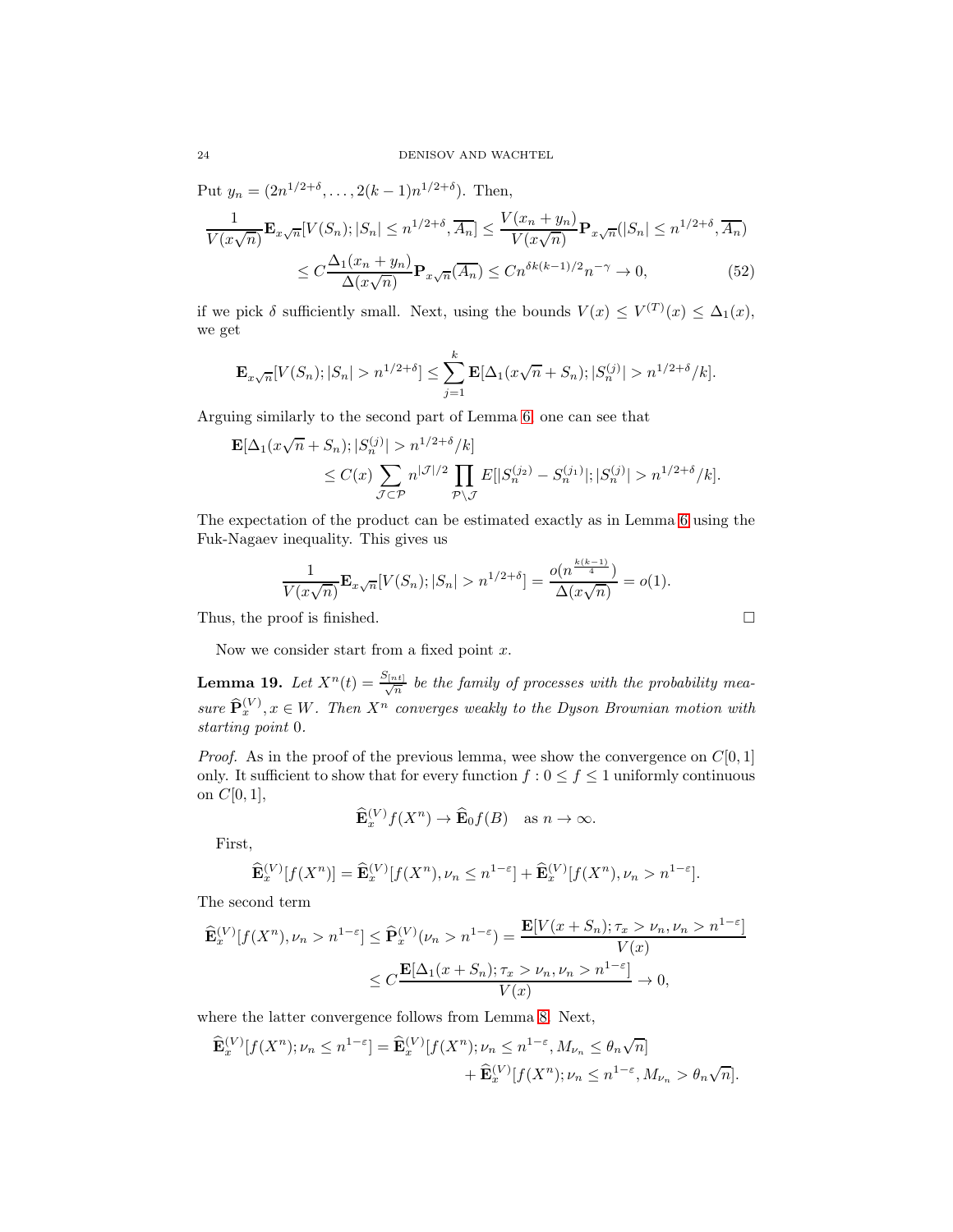Then,

$$
\begin{split} \widehat{\mathbf{E}}_{x}^{(V)}[f(X^{n}); \nu_{n} &\leq n^{1-\varepsilon}, M_{\nu_{n}} > \theta_{n}\sqrt{n}] \leq \widehat{\mathbf{P}}_{x}^{(V)}(\nu_{n} \leq n^{1-\varepsilon}, M_{\nu_{n}} > \theta_{n}\sqrt{n}) \\ & = \frac{\mathbf{E}(V(S_{\nu_{n}}); \nu_{n} \leq n^{1-\varepsilon}, M_{\nu_{n}} > \theta_{n}\sqrt{n})}{V(x)} \\ &\leq (1+o(1))\frac{\mathbf{E}(\Delta(S_{\nu_{n}}); \nu_{n} \leq n^{1-\varepsilon}, M_{\nu_{n}} > \theta_{n}\sqrt{n})}{V(x)} \to 0, \end{split}
$$

by [\(46\)](#page-19-2). These preliminary estimates give us

$$
\widehat{\mathbf{E}}_x^{(V)}[f(X^n)] = \widehat{\mathbf{E}}_x^{(V)}[f(X^n); \nu_n \le n^{1-\varepsilon}, M_{\nu_n} \le \theta_n \sqrt{n}] + o(1). \tag{53}
$$

Next let

$$
f(y,k,X^n) = f\left(\frac{y}{\sqrt{n}}\mathbf{1}_{\{t\leq k/n\}} + X^n(t)\mathbf{1}_{\{t> k/n\}}\right).
$$

It is not difficult to see that on the event  $\{x+S_{\nu_n} \in dy, M_{\nu_n} \leq \theta_n \sqrt{n}\}$ , the following holds

<span id="page-24-0"></span>
$$
f(y, k, X^n) - f(X^n) = o(1)
$$

uniformly in  $|y| \leq \theta_n \sqrt{n}$  and  $k \leq n^{1-\varepsilon}$ . Therefore,

$$
\widehat{\mathbf{E}}_{x}^{(V)}[f(X^{n}); \nu_{n} \leq n^{1-\varepsilon}, M_{\nu_{n}} \leq \theta_{n}\sqrt{n}]
$$
\n
$$
\sim \widehat{\mathbf{E}}_{x}^{(V)}[f(S_{\nu_{n}}, \nu_{n}, X^{n}); \nu_{n} \leq n^{1-\varepsilon}, M_{\nu_{n}} \leq \theta_{n}\sqrt{n}]
$$
\n
$$
= \sum_{k \leq n^{1-\varepsilon}} \int_{W_{n,\varepsilon}} \mathbf{P}(x + S_{k} \in dy, \tau_{x} > k, \nu_{n} = k, M_{\nu_{n}} \leq \theta_{n}\sqrt{n}) \frac{V(y)}{V(x)}
$$
\n
$$
\times \widehat{\mathbf{E}}_{y}^{(V)}f\left(\frac{y}{\sqrt{n}}\mathbf{1}_{\{t \leq k/n\}} + X^{n}(t-k/n)\mathbf{1}_{\{t > k/n\}}\right).
$$

Using coupling arguments from Lemma [18,](#page-21-0) one can easily get

$$
\widehat{\mathbf{E}}_{y}^{(V)} f\left(\frac{y}{\sqrt{n}} \mathbf{1}_{\{t \le k/n\}} + X^{n}(t-k/n) \mathbf{1}_{\{t > k/n\}}\right) \sim \widehat{\mathbf{E}}_{y}^{(\Delta)} f\left(\frac{y}{\sqrt{n}} \mathbf{1}_{\{t \le k/n\}} + B^{n}(t-k/n) \mathbf{1}_{\{t > k/n\}}\right).
$$

Using results of Section 4 of [\[14\]](#page-25-2), one has

$$
\widehat{\mathbf{E}}_y^{(\Delta)} f\left(\frac{y}{\sqrt{n}}\mathbf{1}_{\{t\leq k/n\}} + B^n(t-k/n)\mathbf{1}_{\{t>k/n\}}\right) \sim \widehat{\mathbf{E}}_0^{(\Delta)}[f(B)].
$$

Consequently,

$$
\widehat{\mathbf{E}}_{x}^{(V)}[f(X^{n}); \nu_{n} \leq n^{1-\varepsilon}, M_{\nu_{n}} \leq \theta_{n}\sqrt{n}] \n\sim \widehat{\mathbf{E}}_{0}^{(\Delta)}[f(B)] \frac{\mathbf{E}[V(x+S_{\nu_{n}}); \tau_{x} > \nu_{n}, \nu_{n} \leq n^{1-\varepsilon}, M_{\nu_{n}} \leq \theta_{n}\sqrt{n}]}{V(x)} \n\sim \widehat{\mathbf{E}}_{0}^{(\Delta)}[f(B)] \frac{\mathbf{E}[\Delta(x+S_{\nu_{n}}); \tau_{x} > \nu_{n}, \nu_{n} \leq n^{1-\varepsilon}, M_{\nu_{n}} \leq \theta_{n}\sqrt{n}]}{V(x)}.
$$

Using now Lemma [15](#page-18-3) and relation [\(46\)](#page-19-2), we get finally

$$
\widehat{\mathbf{E}}_x^{(V)}[f(X^n); \nu_n \le n^{1-\varepsilon}, M_{\nu_n} \le \theta_n \sqrt{n}] \sim \widehat{\mathbf{E}}_0^{(\Delta)}[f(B)].
$$

Combining this with  $(53)$ , we complete the proof of the lemma.  $\Box$